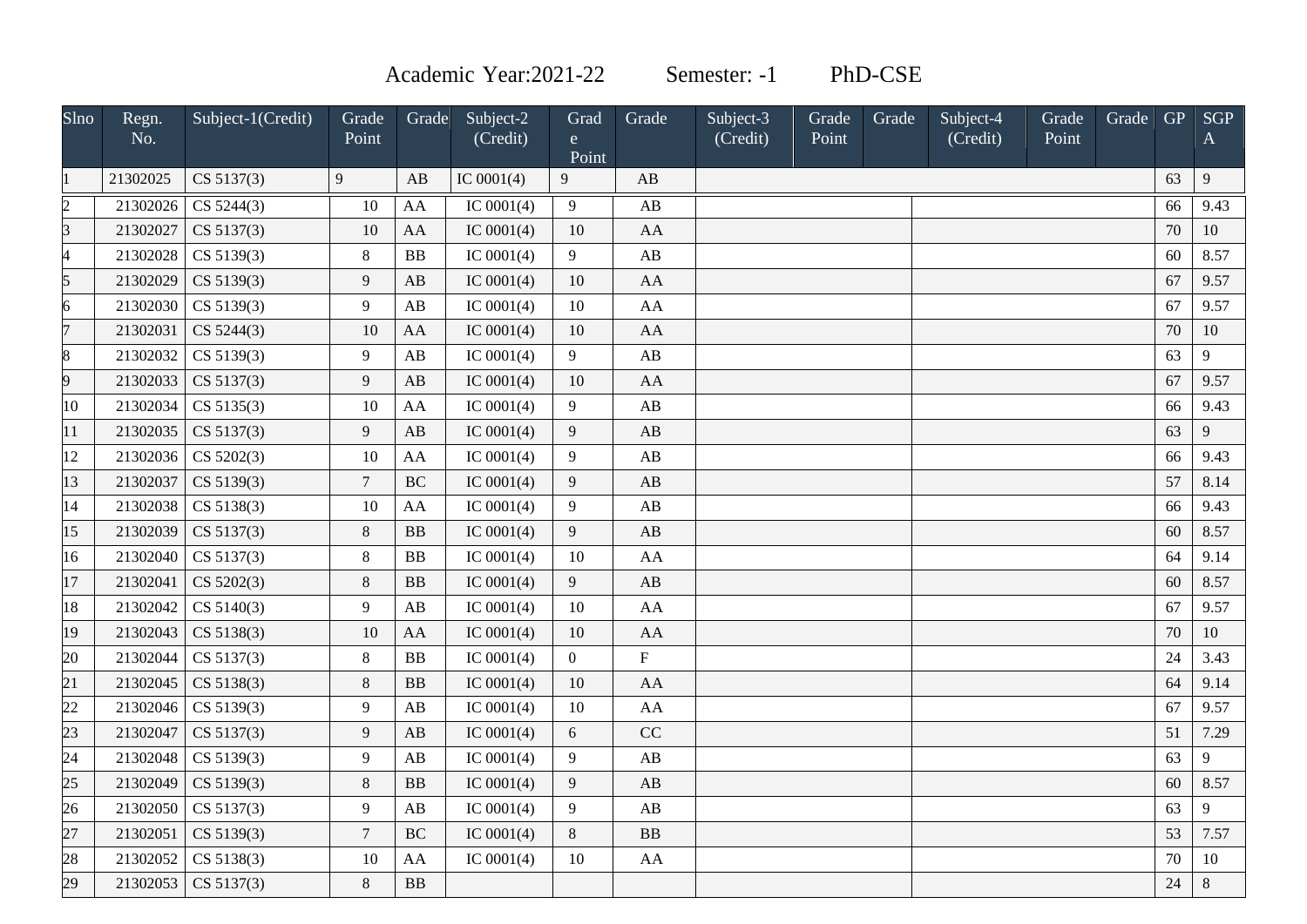| Slno | Regn.<br>No. | Subject-1(Credit) | Grade<br>Point   | Grade                  | Subject-2<br>(Credit) | Grade<br>Point | Grade     | Subject-3<br>(Credit) | Grade<br>Point | Grade                  | Subject-4<br>(Credit) | Grade<br>Point | Grade | <b>GP</b>      | <b>SGPA</b>    |
|------|--------------|-------------------|------------------|------------------------|-----------------------|----------------|-----------|-----------------------|----------------|------------------------|-----------------------|----------------|-------|----------------|----------------|
| 30   | 21302054     | CS 5139(3)        | $\overline{0}$   | F                      | IC $0001(4)$          | $\overline{0}$ | F         |                       |                |                        |                       |                |       | $\Omega$       | $\overline{0}$ |
| 31   | 21302055     | CS 5139(3)        | 9                | AB                     | IC $0001(4)$          | 10             | AA        |                       |                |                        |                       |                |       | 67             | 9.57           |
| 32   | 21302057     | CS 5139(3)        | 8                | BB                     | IC $0001(4)$          | 10             | AA        |                       |                |                        |                       |                |       | 64             | 9.14           |
| 33   | 21302058     | CS 5137(3)        | 8                | <b>BB</b>              | IC $0001(4)$          | 9              | AB        |                       |                |                        |                       |                |       | 60             | 8.57           |
| 34   | 21302059     | IC $0001(4)$      | $\boldsymbol{0}$ | $\mathbf F$            |                       |                |           |                       |                |                        |                       |                |       | $\overline{0}$ | $\overline{0}$ |
| 35   | 21305101     | CS 5137(3)        | 9                | AB                     | CS 5139(3)            | 10             | AA        | IC $0001(4)$          | 10             | AA                     |                       |                |       | 97             | 9.7            |
| 36   | 21305102     | CS 5137(3)        | $10\,$           | AA                     | CS 5202(3)            | 10             | AA        | IC $0001(4)$          | 10             | AA                     |                       |                |       | 100            | 10             |
| 37   | 21305103     | CS 5137(3)        | 8                | ${\bf BB}$             | CS 5202(3)            | 9              | AB        | IC $0001(4)$          | 10             | AA                     |                       |                |       | 91             | 9.1            |
| 38   | 21305104     | CS 5102(3)        | 10               | AA                     | CS 5138(3)            | 8              | <b>BB</b> | IC $0001(4)$          | 10             | ${\rm AA}$             |                       |                |       | 94             | 9.4            |
| 39   | 21305105     | CS 5102(3)        | 10               | AA                     | CS 5138(3)            | 9              | AB        | IC $0001(4)$          | 9              | AB                     |                       |                |       | 93             | 9.3            |
| 40   | 21305106     | CS 5137(3)        | 9                | AB                     | CS 5138(3)            | 8              | <b>BB</b> | IC $0001(4)$          | 9              | AB                     |                       |                |       | 87             | 8.7            |
| 41   | 21305107     | CS 5102(3)        | 10               | AA                     | CS 5138(3)            | 9              | AB        | IC $0001(4)$          | 9              | $\mathbf{A}\mathbf{B}$ |                       |                |       | 93             | 9.3            |
| 42   | 21305108     | CS 5201(3)        | 9                | $\mathbf{A}\mathbf{B}$ | CS 5203(3)            | $\tau$         | $\rm BC$  | IC $0001(4)$          | 9              | AB                     |                       |                |       | 84             | 8.4            |
| 43   | 21305109     | CS 5101(3)        | 8                | <b>BB</b>              | CS 5139(3)            | 9              | AB        | IC $0001(4)$          | 8              | <b>BB</b>              |                       |                |       | 83             | 8.3            |
| 44   | 21305110     | CS 5102(3)        | 9                | AB                     | CS 5138(3)            | 8              | <b>BB</b> | IC $0001(4)$          | 9              | AB                     |                       |                |       | 87             | 8.7            |
| 45   | 21305111     | CS 5137(3)        | 8                | <b>BB</b>              | CS 5139(3)            | $\tau$         | BC        | IC $0001(4)$          | 9              | AB                     |                       |                |       | 81             | 8.1            |
| 46   | 21305112     | CS 5201(3)        | $8\,$            | BB                     | CS 5203(3)            | 8              | <b>BB</b> | IC $0001(4)$          | $\tau$         | $\rm BC$               |                       |                |       | 76             | 7.6            |
| 47   | 21305113     | CS 5137(3)        | 8                | <b>BB</b>              | CS 5202(3)            | 9              | AB        | IC $0001(4)$          | 9              | AB                     |                       |                |       | 87             | 8.7            |
| 48   | 21305116     | CS 5137(3)        | 9                | $\mathbf{A}\mathbf{B}$ | CS 5138(3)            | 8              | <b>BB</b> | IC $0001(4)$          | 10             | AA                     |                       |                |       | 91             | 9.1            |
| 49   | 21305117     | CS 5140(3)        | 8                | <b>BB</b>              | CS 5202(3)            | 10             | AA        | IC $0001(4)$          | 9              | AB                     |                       |                |       | 90             | 9              |
| 50   | 21305119     | CS 5102(3)        | 10               | AA                     | CS 5138(3)            | 9              | AB        | IC $0001(4)$          | 10             | AA                     |                       |                |       | 97             | 9.7            |
| 51   | 21305120     | CS 5137(3)        | 9                | AB                     | CS 5202(3)            | 10             | AA        | IC $0001(4)$          | 9              | AB                     |                       |                |       | 93             | 9.3            |
| 52   | 21305121     | CS 5102(3)        | 10               | AA                     | CS 5135(3)            | 10             | AA        | IC $0001(4)$          | 9              | AB                     |                       |                |       | 96             | 9.6            |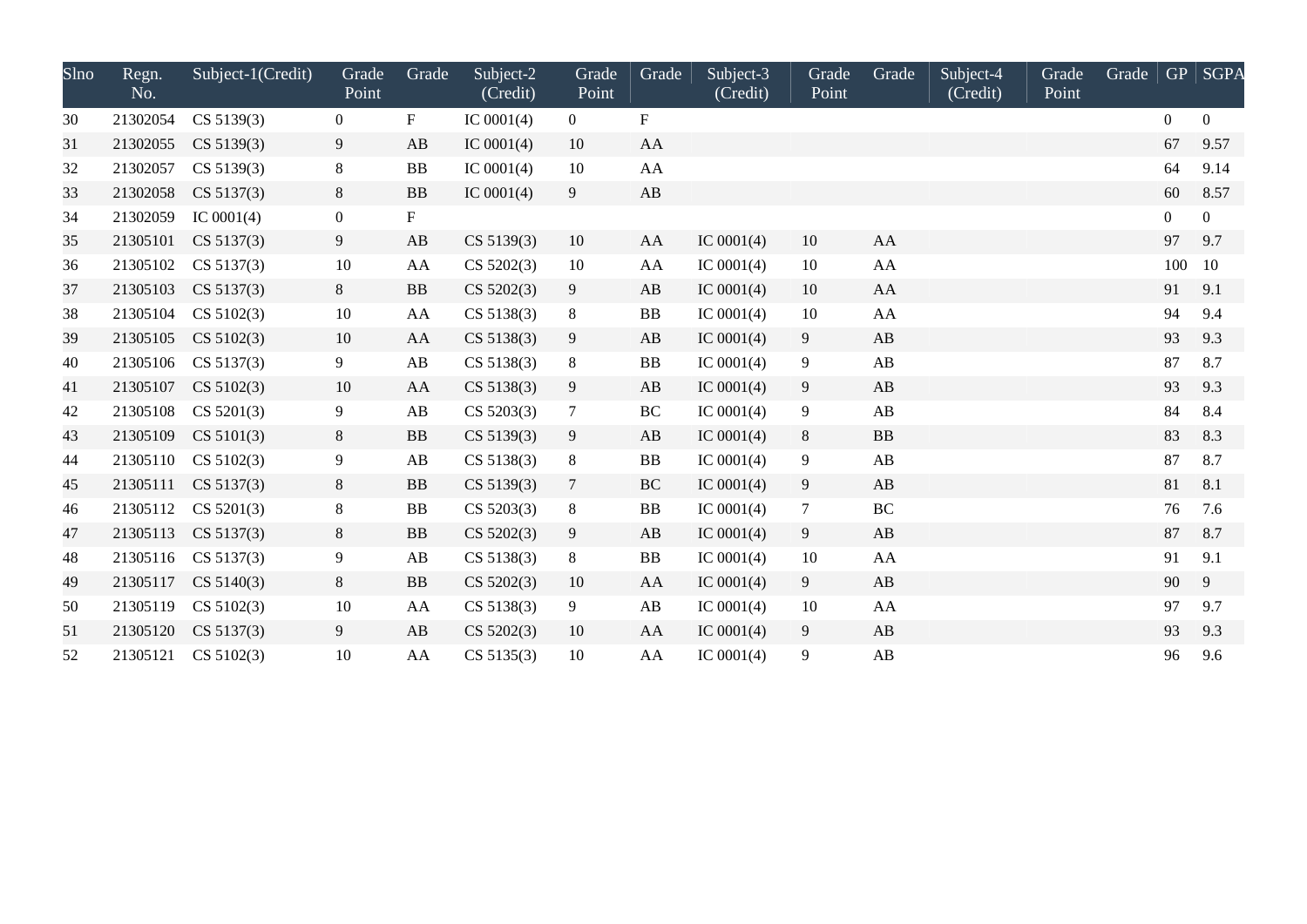Academic Year: 2021-22 Semester: -1 PhD-CE

| $S$ lno        | Regn.<br>No. | Subject-<br>1(Credit) | Grade<br>Point | Grade                     | Subject-2<br>(Credit) | Grade<br>Point | Grade                  | Subject-3<br>(Credit) | Grade<br>Point | Grade                  | Subject-4<br>(Credit) | Grade<br>Point | Grade | GP             | <b>SGP</b><br>$\mathbf{A}$ |
|----------------|--------------|-----------------------|----------------|---------------------------|-----------------------|----------------|------------------------|-----------------------|----------------|------------------------|-----------------------|----------------|-------|----------------|----------------------------|
|                | 21301025     | CE 5332(3)            | 8              | BB                        | CE 5344(3)            | 10             | AA                     | IC $0001(4)$          | 10             | AA                     |                       |                |       | 94             | 9.4                        |
| $\overline{c}$ | 21301026     | CE 5331(3)            | 9              | AB                        | CE 5344(3)            | 10             | AA                     | IC $0001(4)$          | 10             | AA                     |                       |                |       | 97             | 9.7                        |
| 3              | 21301027     | CE 5102(4)            | 10             | AA                        | CE 5131(3)            | 10             | AA                     | IC $0001(4)$          | 9              | AB                     |                       |                |       | 106            | 9.64                       |
| 4              | 21301028     | CE 5103(3)            | 9              | $\mathbf{A}\mathbf{B}$    | CE 5131(3)            | 9              | AB                     | IC $0001(4)$          | 9              | AB                     |                       |                |       | 90             | 9                          |
| 5              | 21301029     | CE 5102(4)            | 10             | AA                        | CE 5103(3)            | 10             | AA                     | IC $0001(4)$          | 10             | AA                     |                       |                |       | 110            | 10                         |
| 6              | 21301030     | CE 5103(3)            | 9              | AB                        | CE 5131(3)            | 9              | AB                     | IC $0001(4)$          | 9              | AB                     |                       |                |       | 90             | 9                          |
| 7              | 21301031     | CE 5301(4)            | 9              | AB                        | CE 5342(3)            | 10             | AA                     | IC $0001(4)$          | 10             | AA                     |                       |                |       | 106            | 9.64                       |
| 8              | 21301032     | CE 5103(3)            | 8              | <b>BB</b>                 | CE 5242(3)            | 9              | AB                     | IC $0001(4)$          | 9              | AB                     |                       |                |       | 87             | 8.7                        |
| 9              | 21301033     | CE 5103(3)            | 10             | AA                        | CE 5141(3)            | 9              | AB                     | IC $0001(4)$          | 10             | AA                     |                       |                |       | 97             | 9.7                        |
| 10             | 21301034     | CE 5131(3)            | 10             | ${\bf AA}$                | CE 5141(3)            | 9              | AB                     | IC $0001(4)$          | 10             | AA                     |                       |                |       | 97             | 9.7                        |
| 11             | 21301035     | CE 5533(3)            | 10             | AA                        | IC $0001(4)$          | 9              | AB                     |                       |                |                        |                       |                |       | 66             | 9.43                       |
| 12             | 21301036     | CH 703(3)             | $\tau$         | <b>BC</b>                 | IC $0001(4)$          | 10             | AA                     |                       |                |                        |                       |                |       | 61             | 8.71                       |
| 13             | 21301037     | CE 5402(3)            | 10             | AA                        | CE 5441(3)            | 9              | AB                     | IC $0001(4)$          | 10             | AA                     |                       |                |       | 97             | 9.7                        |
| 14             | 21301038     | CE 5101(3)            | 8              | BB                        | CE 5131(3)            | 9              | $\mathbf{A}\mathbf{B}$ | IC $0001(4)$          | 9              | AB                     |                       |                |       | 87             | 8.7                        |
| 15             | 21301039     | CE 5504(4)            | 9              | AB                        | CE 5533(3)            | 10             | AA                     | IC $0001(4)$          | 9              | AB                     |                       |                |       | 102            | 9.27                       |
| 16             | 21301040     | CE 5103(3)            | 8              | BB                        | CE 5431(3)            | 9              | AB                     | IC $0001(4)$          | 9              | AB                     |                       |                |       | 87             | 8.7                        |
| 17             | 21301041     | CE 5103(3)            | 10             | AA                        | CE 5141(3)            | 10             | AA                     | CE 5142(3)            | 10             | AA                     | IC $0001(4)$          | 10             | AA    | 130            | 10                         |
| 18             | 21301042     | CE 5441(3)            | $10\,$         | AA                        | CS 5137(3)            | 9              | AB                     | IC $0001(4)$          | 9              | AB                     |                       |                |       | 93             | 9.3                        |
| 19             | 21301043     | CE 5441(3)            | 10             | AA                        | CS 5244(3)            | 10             | AA                     | IC $0001(4)$          | 9              | AB                     |                       |                |       | 96             | 9.6                        |
| 20             | 21301044     | CE 5242(3)            | 9              | AB                        | CE 5331(3)            | 9              | AB                     | IC $0001(4)$          | 10             | AA                     |                       |                |       | 94             | 9.4                        |
| 21             | 21301045     | CE 5332(3)            | $\overline{0}$ | $\boldsymbol{\mathrm{F}}$ | IC $0001(4)$          | $\mathbf{0}$   | $\mathbf{F}$           |                       |                |                        |                       |                |       | $\overline{0}$ | $\boldsymbol{0}$           |
| 22             | 21301101     | CE 5331(3)            | 10             | AA                        | CE 5332(3)            | 8              | <b>BB</b>              | IC $0001(4)$          | 9              | AB                     |                       |                |       | 90             | 9                          |
| 23             | 21301102     | CE 5103(3)            | 9              | AB                        | CE 5131(3)            | 10             | AA                     | IC $0001(4)$          | 9              | AB                     |                       |                |       | 93             | 9.3                        |
| 24             | 21301103     | CE 5142(3)            | 9              | AB                        | CE 5331(3)            | 9              | $\mathbf{A}\mathbf{B}$ | IC $0001(4)$          | 9              | AB                     |                       |                |       | 90             | 9                          |
| 25             | 21301105     | CE 5131(3)            | $\,8\,$        | BB                        | CH 703(3)             | 6              | CC                     | IC $0001(4)$          | 8              | <b>BB</b>              |                       |                |       | 74             | 7.4                        |
| 26             | 21301106     | CE 5332(3)            | 8              | ${\bf BB}$                | CE 5342(3)            | 10             | AA                     | IC $0001(4)$          | 9              | $\mathbf{A}\mathbf{B}$ |                       |                |       | 90             | 9                          |
| 27             | 21301107     | CE 5141(3)            | 8              | <b>BB</b>                 | CE 5201(4)            | 8              | B <sub>B</sub>         | IC $0001(4)$          | 9              | AB                     |                       |                |       | 92             | 8.36                       |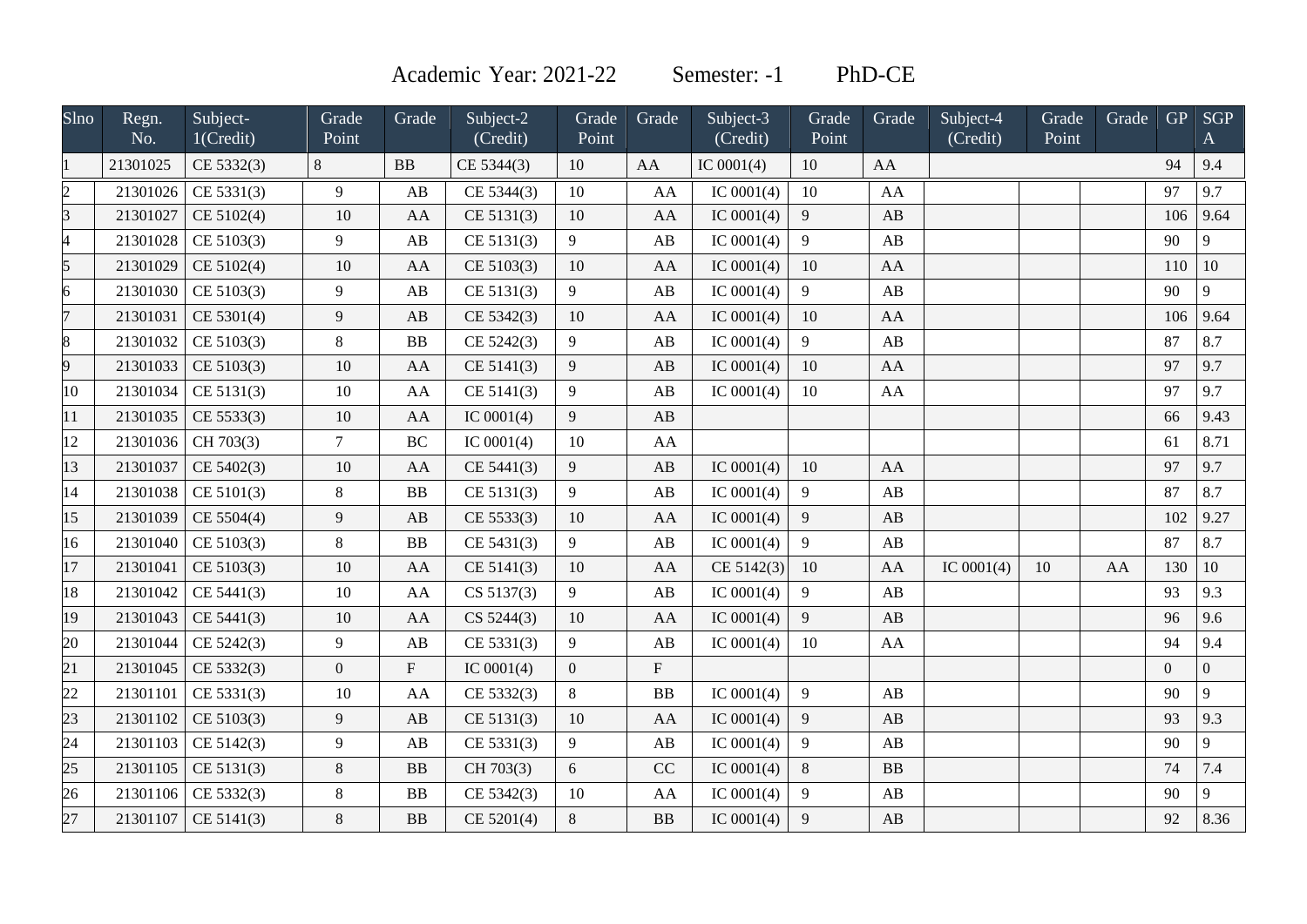Academic Year: 2021-22 Semester: -1 PhD-EE

| $S$ lno        | Regn.<br>No. | Subject-<br>1(Credit) | Grade<br>Point  | Grade                   | Subject-2<br>(Credit)   | Grade<br>Point  | Grade                   | Subject-3<br>(Credit) | Grade<br>Point | Grade       | Subject-4<br>(Credit) | Grade<br>Point | Grade | <b>GP</b>      | <b>SGP</b><br>$\mathbf{A}$ |
|----------------|--------------|-----------------------|-----------------|-------------------------|-------------------------|-----------------|-------------------------|-----------------------|----------------|-------------|-----------------------|----------------|-------|----------------|----------------------------|
|                | 21303025     | IC $0001(4)$          | 9               | AB                      |                         |                 |                         |                       |                |             |                       |                |       | 36             | $\overline{9}$             |
| $\overline{2}$ | 21303026     | EE 5101(3)            | $\mathbf{0}$    | $\overline{\mathrm{F}}$ | $\overline{EE 5237(3)}$ | $\overline{0}$  | $\overline{\mathrm{F}}$ | IC $0001(4)$          | $\overline{0}$ | $\mathbf F$ |                       |                |       | $\overline{0}$ | $\overline{0}$             |
| R              | 21303027     | EE 5202(3)            | $\overline{9}$  | AB                      | EE 5237(3)              | $\overline{9}$  | AB                      | IC $0001(4)$          | 10             | AA          |                       |                |       | 94             | 9.4                        |
|                | 21303028     | EE 5202(3)            | 10              | AA                      | EE 5240(3)              | 10              | AA                      | IC $0001(4)$          | 10             | AA          |                       |                |       | 100            | 10                         |
|                | 21303029     | EE 5103(3)            | $\overline{7}$  | BC                      | IC $0001(4)$            | 10              | AA                      |                       |                |             |                       |                |       | 61             | 8.71                       |
|                | 21303030     | EE 5232(3)            | 9               | AB                      | EE 5233(3)              | 10              | AA                      | IC $0001(4)$          | 10             | AA          |                       |                |       | 97             | 9.7                        |
|                | 21303031     | EE 5101(3)            | $5\overline{)}$ | CD                      | EE 5202(3)              | $5\overline{)}$ | CD                      | IC $0001(4)$          | 10             | AA          |                       |                |       | 70             | $\overline{7}$             |
|                | 21303032     | EE 5132(3)            | $\overline{7}$  | <b>BC</b>               | EE 5237(3)              | 9               | AB                      | IC $0001(4)$          | 9              | AB          |                       |                |       | 84             | 8.4                        |
| 9              | 21303033     | EE 5233(3)            | 10              | AA                      | EE 5237(3)              | 10              | AA                      | IC $0001(4)$          | $10\,$         | ${\rm AA}$  |                       |                |       | 100            | 10                         |
| 10             | 21303034     | EE 5101(3)            | $8\,$           | ${\bf BB}$              | EE 5237(3)              | 10              | AA                      | IC $0001(4)$          | $10\,$         | AA          |                       |                |       | 94             | 9.4                        |
| 11             | 21303035     | EE 5233(3)            | $\overline{7}$  | BC                      | EE 5237(3)              | $\overline{9}$  | AB                      | IC $0001(4)$          | $\overline{9}$ | AB          |                       |                |       | 84             | 8.4                        |
| 12             | 21303036     | EE 5202(3)            | 5               | CD                      | EE 5237(3)              | 9               | AB                      | IC $0001(4)$          | 10             | ${\rm AA}$  |                       |                |       | 82             | 8.2                        |
| 13             | 21303037     | EE 5233(3)            | 10              | AA                      | EE 5237(3)              | 10              | AA                      | IC $0001(4)$          | $10\,$         | ${\rm AA}$  |                       |                |       | 100            | 10                         |
| 14             | 21303038     | EE 5233(3)            | $10\,$          | AA                      | EE 5237(3)              | 10              | AA                      | IC $0001(4)$          | 10             | AA          |                       |                |       | 100            | $10\,$                     |
| 15             | 21303039     | IC $0001(4)$          | $\mathfrak{S}$  | CD                      |                         |                 |                         |                       |                |             |                       |                |       | 20             | $\overline{5}$             |
| 16             | 21303040     | EE 5101(3)            | 8               | BB                      | EE 5202(3)              | 5 <sup>5</sup>  | CD                      | IC $0001(4)$          | $\overline{7}$ | <b>BC</b>   |                       |                |       | 67             | 6.7                        |
| 17             | 21303041     | IC $0001(4)$          | $10\,$          | AA                      |                         |                 |                         |                       |                |             |                       |                |       | 40             | 10                         |
| 18             | 21303042     | EE 5142(3)            | $10\,$          | ${\bf AA}$              | IC $0001(4)$            | $8\,$           | ${\bf BB}$              |                       |                |             |                       |                |       | 62             | 8.86                       |
| 19             | 21303043     | EE 5232(3)            | 10              | AA                      | EE 5233(3)              | 9               | $\mathbf{A}\mathbf{B}$  | $\rm{EE}$<br>5240(3)  | 10             | AA          | IC<br>0001(4)         | 10             | AA    | 127            | 9.77                       |
| 20             | 21303044     | EE 5201(3)            | 10              | AA                      | EE 5237(3)              | 9               | AB                      | IC $0001(4)$          | 10             | AA          |                       |                |       | 97             | 9.7                        |
| 21             | 21303045     | EE 5202(3)            | $8\,$           | ${\bf BB}$              | EE 5237(3)              | 10              | AA                      | IC $0001(4)$          | $\overline{9}$ | AB          |                       |                |       | 90             | 9                          |
| 22             | 21303046     | IC $0001(4)$          | $\overline{9}$  | AB                      |                         |                 |                         |                       |                |             |                       |                |       | 36             | 9                          |
| 23             | 21303047     | EE 5202(3)            | $\,8\,$         | BB                      | EE 5237(3)              | 10              | AA                      | IC $0001(4)$          | 10             | AA          |                       |                |       | 94             | 9.4                        |
| 24             | 21303048     | EE 5233(3)            | 9               | AB                      | EE 5237(3)              | 10              | AA                      | IC $0001(4)$          | 10             | AA          |                       |                |       | 97             | 9.7                        |
| 25             | 21303049     | IC $0001(4)$          | $\overline{9}$  | AB                      |                         |                 |                         |                       |                |             |                       |                |       | 36             | 9                          |
| 26             | 21303050     | EE 5101(3)            | 9               | AB                      | EE 5132(3)              | $8\,$           | ${\bf BB}$              | IC $0001(4)$          | $10\,$         | AA          |                       |                |       | 91             | 9.1                        |
| 27             | 21303052     | EE 5240(3)            | 10              | AA                      | IC $0001(4)$            | 10              | AA                      |                       |                |             |                       |                |       | 70             | 10                         |
| 28             | 21303053     | EE 5202(3)            | $\overline{7}$  | $\rm BC$                | EE 5237(3)              | 9               | AB                      | IC $0001(4)$          | 10             | AA          |                       |                |       | 88             | 8.8                        |
| 29             | 21303054     | IC $0001(4)$          | 10              | ${\rm AA}$              |                         |                 |                         |                       |                |             |                       |                |       | 40             | 10                         |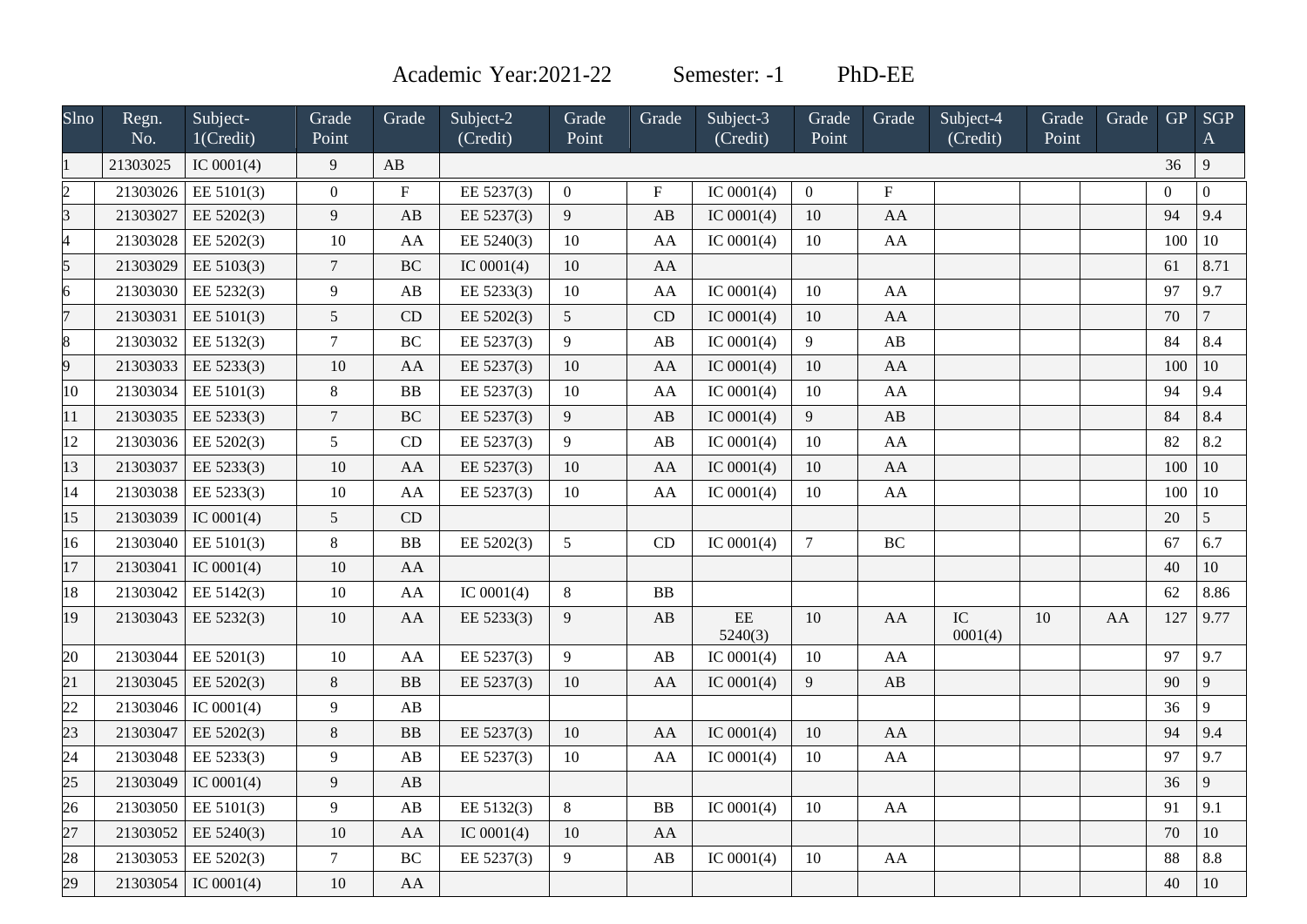| <b>Slno</b> | Regn.<br>No. | Subject-1(Credit) | Grade<br>Point | Grade     | Subject-2<br>(Credit) | Grade<br>Point | Grade | Subject-3<br>(Credit) | Grade<br>Point | Grade     | Subject-4<br>(Credit) | <b>Grade</b><br>Point | Grade |     | GP SGP<br>$\mathbf{A}$ |
|-------------|--------------|-------------------|----------------|-----------|-----------------------|----------------|-------|-----------------------|----------------|-----------|-----------------------|-----------------------|-------|-----|------------------------|
| 30          | 21303101     | EE 5101(3)        |                | <b>BB</b> | EE 5102(3)            | -10            | AA    | IC $0001(4)$          |                | AB        |                       |                       |       | 90  |                        |
| 31          | 21303102     | EE 5232(3)        | 10             | AA        | EE 5237(3)            | -9             | AB    | EE 5240(3)            | 10             | AA        | IC $0001(4)$          | 10                    | AA    | 127 | 9.77                   |
| 32          | 21303103     | EE $5101(3)$      | 10             | AA        | EE 5132(3)            | -9             | AB    | IC $0001(4)$          | 10             | AA        |                       |                       |       | 97  | 9.7                    |
| 33          | 21303106     | EE $5202(3)$      |                | <b>BB</b> | EE 5233(3)            | -9             | AB    | IC $0001(4)$          | 10             | AA        |                       |                       |       | 91  | 9.1                    |
| 34          | 21303107     | EE 5132(3)        |                | <b>BB</b> | EE 5237(3)            | -10            | AA    | IC $0001(4)$          | 10             | AA        |                       |                       |       | 94  | 9.4                    |
| 35          | 21303108     | EE 5132(3)        | 10             | AA        | EE 5237(3)            | 10             | AA    | IC $0001(4)$          |                | <b>BB</b> |                       |                       |       | 92  | 9.2                    |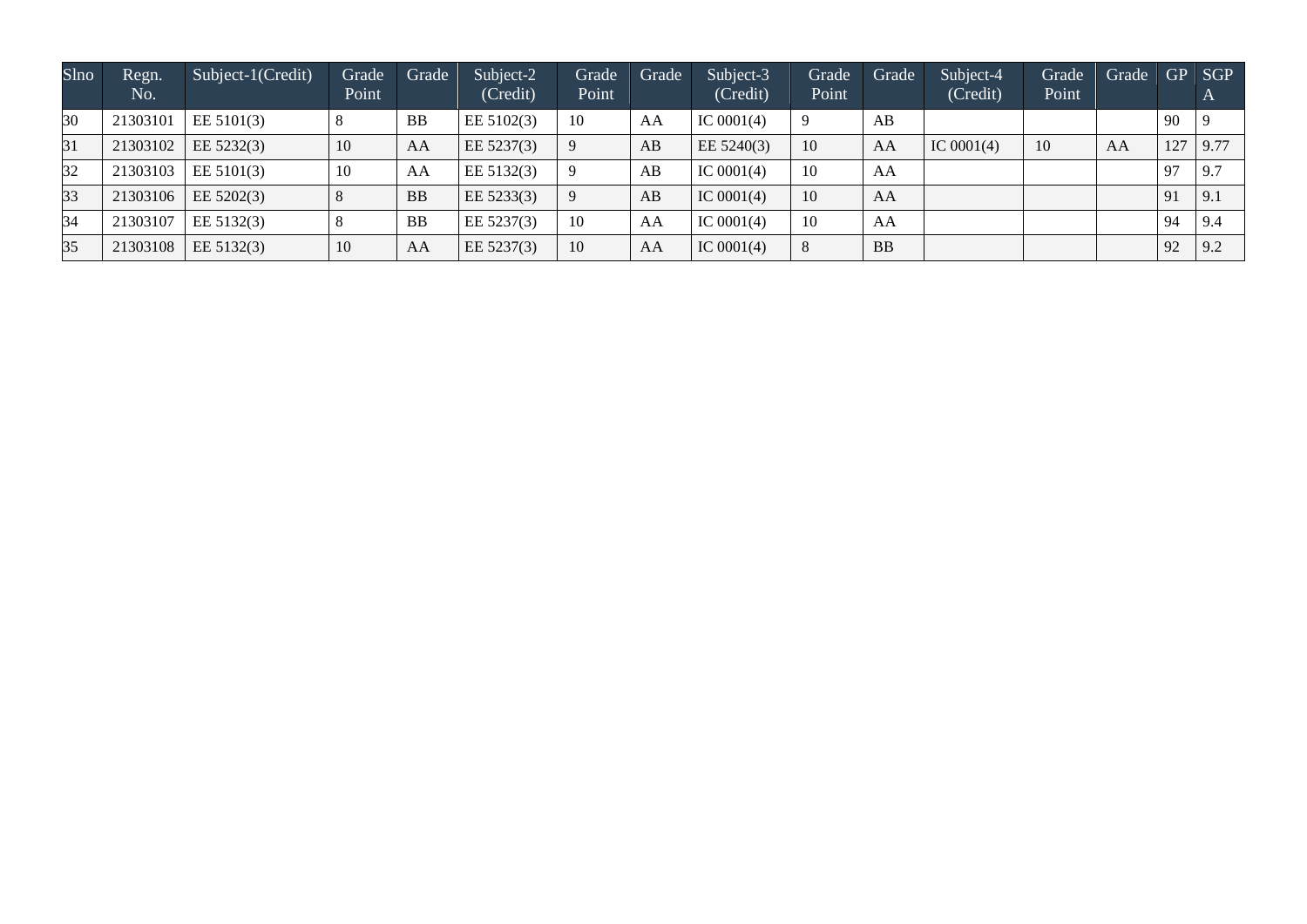Academic Year:2021-22 Semester: -1 PhD-ECE

| Slno            | Regn.<br>No. | Subject-1(Credit) | Grade<br>Point | Grade                  | Subject-2<br>(Credit) | Grade<br>Point   | Grade          | Subject-3<br>(Credit) | Grade<br>Point | Grade                  | Subject-4<br>(Credit) | Grade<br>Point | Grade | <b>GP</b> | <b>SGP</b><br>A |
|-----------------|--------------|-------------------|----------------|------------------------|-----------------------|------------------|----------------|-----------------------|----------------|------------------------|-----------------------|----------------|-------|-----------|-----------------|
|                 | 21304025     | CS 5137(3)        | 8              | <b>BB</b>              | EC 5202(3)            | 9                | AB             | EC $5231(3)$          | 9              | AB                     | IC $0001(4)$          | 9              | AB    | 114       | 8.77            |
| $\overline{2}$  | 21304026     | EC 5201(3)        | 9              | AB                     | EC 5232(3)            | 10               | AA             | IC $0001(4)$          | 10             | AA                     |                       |                |       | 97        | 9.7             |
| $\overline{3}$  | 21304027     | EC $5144(3)$      | 10             | AA                     | EC $5245(3)$          | 9                | AB             | IC $0001(4)$          | 8              | BB                     |                       |                |       | 89        | 8.9             |
| $\overline{4}$  | 21304028     | EC $5102(3)$      | 9              | $\mathbf{A}\mathbf{B}$ | EC 5135(3)            | 10               | AA             | IC $0001(4)$          | 9              | AB                     |                       |                |       | 93        | 9.3             |
| 5               | 21304029     | EC 5102(3)        | 9              | AB                     | EC 5135(3)            | $\boldsymbol{9}$ | AB             | IC $0001(4)$          | 9              | AB                     |                       |                |       | 90        | 9               |
| 6               | 21304030     | EC $5102(3)$      | $\tau$         | BC                     | EC 5135(3)            | $\boldsymbol{7}$ | $\rm BC$       | IC $0001(4)$          | 9              | $\mathbf{A}\mathbf{B}$ |                       |                |       | 78        | 7.8             |
| 7               | 21304031     | EC 5201(3)        | 10             | AA                     | EC 5203(3)            | $\tau$           | <b>BC</b>      | IC $0001(4)$          | 10             | AA                     |                       |                |       | 91        | 9.1             |
| 8               | 21304032     | EC 5201(3)        | $10\,$         | AA                     | EC 5232(3)            | $10\,$           | AA             | IC $0001(4)$          | 10             | AA                     |                       |                |       | 100       | 10              |
| 9               | 21304033     | EC 5102(3)        | 10             | AA                     | EC 5103 (3)           | 8                | BB             | EC 5136(3)            | 10             | AA                     | IC $0001(4)$          | 10             | AA    | 124       | 9.54            |
| 10              | 21304034     | CS 5137(3)        | $\,8\,$        | ${\bf BB}$             | EC 5101 (3)           | $\overline{9}$   | AB             | EC 5141(3)            | 8              | ${\bf BB}$             | IC $0001(4)$          | 10             | AA    | 115       | 8.85            |
| 11              | 21304035     | EC 5101(3)        | 9              | AB                     | EC 5103 (3)           | $\overline{9}$   | AB             | IC $0001(4)$          | 9              | AB                     |                       |                |       | 90        | 9               |
| 12              | 21304036     | EC 5103 (3)       | $\,8\,$        | ${\bf BB}$             | EC 5144(3)            | $\,8\,$          | B <sub>B</sub> | IC $0001(4)$          | $8\,$          | ${\bf BB}$             |                       |                |       | 80        | $8\,$           |
| 13              | 21304037     | EC 5102(3)        | 10             | AA                     | EC 5135(3)            | 10               | AA             | IC $0001(4)$          | 8              | BB                     |                       |                |       | 92        | 9.2             |
| 14              | 21304038     | EC 5103 (3)       | 10             | ${\rm AA}$             | EC 5144(3)            | 10               | AA             | IC $0001(4)$          | 10             | AA                     |                       |                |       | 100       | 10              |
| 15              | 21304039     | EC 5202(3)        | 9              | AB                     | EC $5231(3)$          | $\boldsymbol{7}$ | <b>BC</b>      | IC $0001(4)$          | 10             | AA                     |                       |                |       | 88        | 8.8             |
| 16              | 21304040     | EC 5201(3)        | $\overline{7}$ | BC                     | EC 5232(3)            | $\mathbf{0}$     | $\mathbf{F}$   | IC $0001(4)$          | 9              | AB                     |                       |                |       | 57        | 5.7             |
| 17              | 21304041     | EC 5103 $(3)$     | $\overline{7}$ | $\rm BC$               | EC 5141(3)            | $\overline{7}$   | <b>BC</b>      | IC $0001(4)$          | 9              | AB                     |                       |                |       | 78        | 7.8             |
| 18              | 21304042     | EC 5103 (3)       | $8\,$          | ${\bf BB}$             | EC $5141(3)$          | $\overline{9}$   | AB             | IC $0001(4)$          | 9              | AB                     |                       |                |       | 87        | 8.7             |
| 19              | 21304043     | EC 5103(3)        | $\overline{7}$ | <b>BC</b>              | EC 5144(3)            | $\,8\,$          | <b>BB</b>      | IC $0001(4)$          | 9              | AB                     |                       |                |       | 81        | 8.1             |
| 20              | 21304044     | EC 5103 (3)       | 10             | AA                     | EC 5141(3)            | $\overline{9}$   | AB             | IC $0001(4)$          | 9              | $\mathbf{A}\mathbf{B}$ |                       |                |       | 93        | 9.3             |
| $\overline{21}$ | 21304045     | EC 5202(3)        | $\overline{7}$ | $\rm BC$               | EC 5231(3)            | $\overline{0}$   | $\mathbf{F}$   | IC $0001(4)$          | $\overline{7}$ | <b>BC</b>              |                       |                |       | 49        | 4.9             |
| 22              | 21304046     | EC 5102 (3)       | $\,8\,$        | ${\bf BB}$             | EC 5135(3)            | 9                | AB             | IC $0001(4)$          | 9              | AB                     |                       |                |       | 87        | 8.7             |
| 23              | 21304047     | EC 5102(3)        | 10             | AA                     | EC 5135(3)            | 10               | AA             | IC $0001(4)$          | 10             | AA                     |                       |                |       | 100       | 10              |
| $\overline{24}$ | 21304048     | EC 5102(3)        | 10             | AA                     | EC 5135(3)            | 10               | AA             | IC $0001(4)$          | 10             | ${\bf AA}$             |                       |                |       | 100       | 10              |
| 25              | 21304050     | EC 5103 $(3)$     | 9              | AB                     | EC 5144(3)            | 10               | AA             | EC 5245(3)            | 10             | AA                     | IC $0001(4)$          | 9              | AB    | 123       | 9.46            |
| 26              | 21304051     | EC 5103 $(3)$     | 10             | AA                     | EC 5141(3)            | 10               | AA             | IC $0001(4)$          | 10             | AA                     |                       |                |       | 100       | 10              |
| 27              | 21304052     | EC 5201(3)        | $\overline{7}$ | $\rm BC$               | EC 5202(3)            | $8\,$            | <b>BB</b>      | IC $0001(4)$          | 9              | $\mathbf{A}\mathbf{B}$ |                       |                |       | 81        | 8.1             |
| 28              | 21304053     | EC 5201(3)        | $\,8\,$        | ${\bf BB}$             | EC 5232(3)            | $\overline{9}$   | AB             | IC $0001(4)$          | 9              | $\mathbf{A}\mathbf{B}$ |                       |                |       | 87        | 8.7             |
| 29              | 21304054     | EC 5202(3)        | 9              | AB                     | EC 5231(3)            | $\overline{7}$   | <b>BC</b>      | IC $0001(4)$          | 9              | AB                     |                       |                |       | 84        | 8.4             |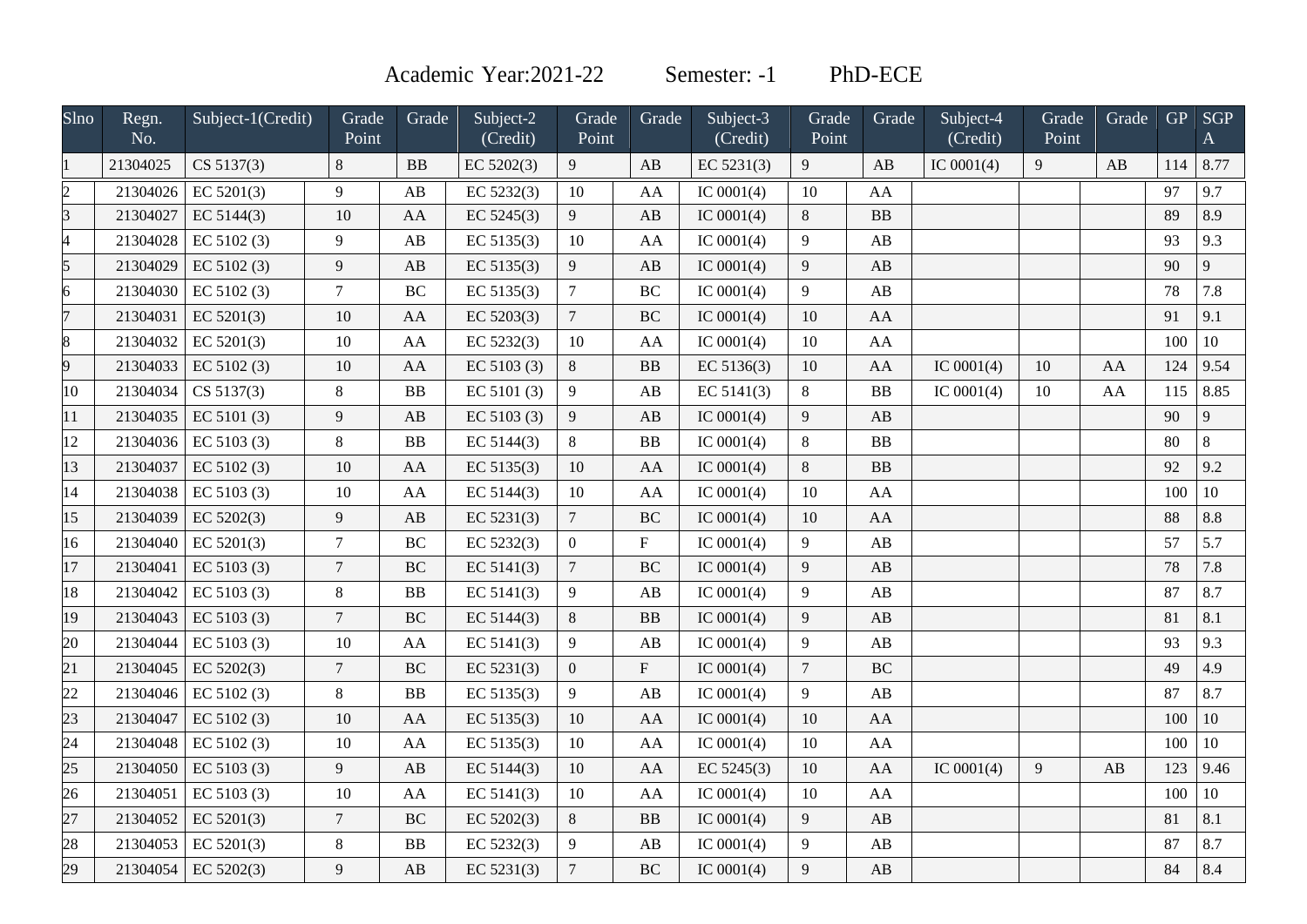| Slno            | Regn.<br>No. | Subject-1(Credit) | Grade<br>Point   | Grade                     | Subject-2<br>(Credit) | Grade<br>Point  | Grade          | Subject-3<br>(Credit) | Grade<br>Point | Grade                     | Subject-4<br>(Credit) | Grade<br>Point | Grade | GP             | <b>SGP</b><br>$\mathbf{A}$ |
|-----------------|--------------|-------------------|------------------|---------------------------|-----------------------|-----------------|----------------|-----------------------|----------------|---------------------------|-----------------------|----------------|-------|----------------|----------------------------|
| 30              | 21304055     | EC $5201(3)$      | 9                | AB                        | EC 5203(3)            | $8\phantom{.0}$ | B <sub>B</sub> | IC $0001(4)$          | 10             | AA                        |                       |                |       | 91             | 9.1                        |
| 31              | 21304056     | EC 5202(3)        | 8                | <b>BB</b>                 | EC 5231(3)            | 9               | AB             | IC $0001(4)$          | 10             | AA                        |                       |                |       | 91             | 9.1                        |
| 32              | 21304057     | EC 5201(3)        | 9                | AB                        | EC 5232(3)            | 10              | AA             | IC $0001(4)$          | 9              | AB                        |                       |                |       | 93             | 9.3                        |
| 33              | 21304058     | EC 5202(3)        | $\overline{7}$   | <b>BC</b>                 | EC 5243(3)            | 10              | AA             | IC $0001(4)$          | $\,8\,$        | <b>BB</b>                 |                       |                |       | 83             | 8.3                        |
| 34              | 21304059     | EC 5201(3)        | 9                | AB                        | EC 5203(3)            | $8\,$           | B <sub>B</sub> | EC 5232(3)            | 9              | AB                        | IC $0001(4)$          | 9              | AB    | 114            | 8.77                       |
| 35              | 21304060     | EC 5103 (3)       | 9                | $\mathbf{A}\mathbf{B}$    | EC 5141(3)            | 10              | AA             | IC $0001(4)$          | 9              | AB                        |                       |                |       | 93             | 9.3                        |
| 36              | 21304061     | EC 5202(3)        | 9                | AB                        | EC 5231(3)            | $\, 8$          | B <sub>B</sub> | IC $0001(4)$          | 8              | BB                        |                       |                |       | 83             | 8.3                        |
| 37              | 21304062     | EC 5135(3)        | 9                | AB                        | EC 5144(3)            | $\overline{9}$  | AB             | IC $0001(4)$          | 10             | AA                        |                       |                |       | 94             | 9.4                        |
| 38              | 21304063     | CS 5139(3)        | 10               | AA                        | EC 5103 (3)           | 10              | AA             | IC $0001(4)$          | 10             | AA                        |                       |                |       | 100            | $10\,$                     |
| 39              | 21304064     | EC 5103 (3)       | 9                | AB                        | EC 5141(3)            | 9               | AB             | IC $0001(4)$          | 10             | AA                        |                       |                |       | 94             | 9.4                        |
| 40              | 21304065     | EC 5202(3)        | 8                | BB                        | EC 5231(3)            | $\overline{7}$  | <b>BC</b>      | IC $0001(4)$          | 9              | AB                        |                       |                |       | 81             | 8.1                        |
| 41              | 21304066     | EC 5102(3)        | $\boldsymbol{0}$ | ${\bf F}$                 | EC 5135(3)            | $\mathbf{0}$    | $\mathbf{F}$   | IC $0001(4)$          | $\overline{0}$ | $\boldsymbol{\mathrm{F}}$ |                       |                |       | $\overline{0}$ | $\overline{0}$             |
| 42              | 21304068     | EC 5135(3)        | $10\,$           | AA                        | EC 5141(3)            | $\overline{7}$  | <b>BC</b>      | IC $0001(4)$          | 10             | AA                        |                       |                |       | 91             | 9.1                        |
| 43              | 21304069     | EC 5201(3)        | $\,8\,$          | BB                        | EC 5203(3)            | $\,8\,$         | B <sub>B</sub> | IC $0001(4)$          | 8              | ${\bf BB}$                |                       |                |       | 80             | $8\,$                      |
| 44              | 21304070     | EC $5201(3)$      | 10               | AA                        | EC 5232(3)            | 9               | AB             | IC $0001(4)$          | 10             | AA                        |                       |                |       | 97             | 9.7                        |
| $\overline{45}$ | 21304071     | EC 5201(3)        | 9                | AB                        | EC 5203(3)            | 6               | CC             | EC 5232(3)            | 9              | AB                        | IC $0001(4)$          | 9              | AB    | 108            | 8.31                       |
| 46              | 21304072     | EC 5201(3)        | 10               | AA                        | EC 5232(3)            | $\overline{9}$  | AB             | IC $0001(4)$          | 10             | AA                        |                       |                |       | 97             | 9.7                        |
| 47              | 21304073     | EC 5103 (3)       | 9                | AB                        | EC $5144(3)$          | $\overline{9}$  | AB             | IC $0001(4)$          | 9              | AB                        |                       |                |       | 90             | 9                          |
| 48              | 21304074     | EC 5201(3)        | 10               | AA                        | EC 5202(3)            | $\,8\,$         | B <sub>B</sub> | IC $0001(4)$          | 9              | AB                        |                       |                |       | 90             | 9                          |
| 49              | 21304075     | EC 5201(3)        | 9                | AB                        | EC 5203(3)            | $\overline{9}$  | AB             | EC 5232(3)            | 9              | AB                        | IC $0001(4)$          | $\,8\,$        | BB    | 113            | 8.69                       |
| 50              | 21304076     | EC $5101(3)$      | 9                | AB                        | EC $5141(3)$          | 8               | BB             | IC $0001(4)$          | 9              | AB                        |                       |                |       | 87             | 8.7                        |
| 51              | 21304077     | EC 5201(3)        | $10\,$           | AA                        | EC 5203(3)            | $\,8\,$         | B <sub>B</sub> | IC $0001(4)$          | 9              | AB                        |                       |                |       | 90             | 9                          |
| 52              | 21304078     | EC $5201(3)$      | 10               | AA                        | EC 5232(3)            | 10              | AA             | IC $0001(4)$          | 9              | AB                        |                       |                |       | 96             | 9.6                        |
| 53              | 21304079     | EC 5201(3)        | $\overline{0}$   | $\boldsymbol{\mathrm{F}}$ | EC 5202(3)            | $\overline{0}$  | $\mathbf{F}$   |                       |                |                           |                       |                |       | $\Omega$       | $\overline{0}$             |
| 54              | 21304080     | EC 5102 (3)       | 10               | AA                        | EC 5136(3)            | 10              | AA             | IC $0001(4)$          | 10             | AA                        |                       |                |       | 100            | 10                         |
| $\overline{55}$ | 21304081     | EC $5103(3)$      | 9                | AB                        | EC 5144(3)            | 9               | AB             | IC $0001(4)$          | 10             | AA                        |                       |                |       | 94             | 9.4                        |
| 56              | 21304101     | EC $5201(3)$      | 10               | AA                        | EC $5203(3)$          | $\,8\,$         | BB             | IC $0001(4)$          | 9              | AB                        |                       |                |       | 90             | 9                          |
| 57              | 21304102     | EC 5202(3)        | 8                | ${\bf BB}$                | EC 5231(3)            | $\,8\,$         | BB             | IC $0001(4)$          | 10             | AA                        |                       |                |       | 88             | 8.8                        |
| 58              | 21304103     | EC 5202(3)        | $\overline{7}$   | $\rm BC$                  | EC 5245(3)            | 6               | CC             | IC $0001(4)$          | 9              | AB                        |                       |                |       | 75             | 7.5                        |
| 59              | 21304104     | EC 5102(3)        | $\overline{7}$   | BC                        | EC 5135(3)            | 10              | AA             | IC $0001(4)$          | 10             | AA                        |                       |                |       | 91             | 9.1                        |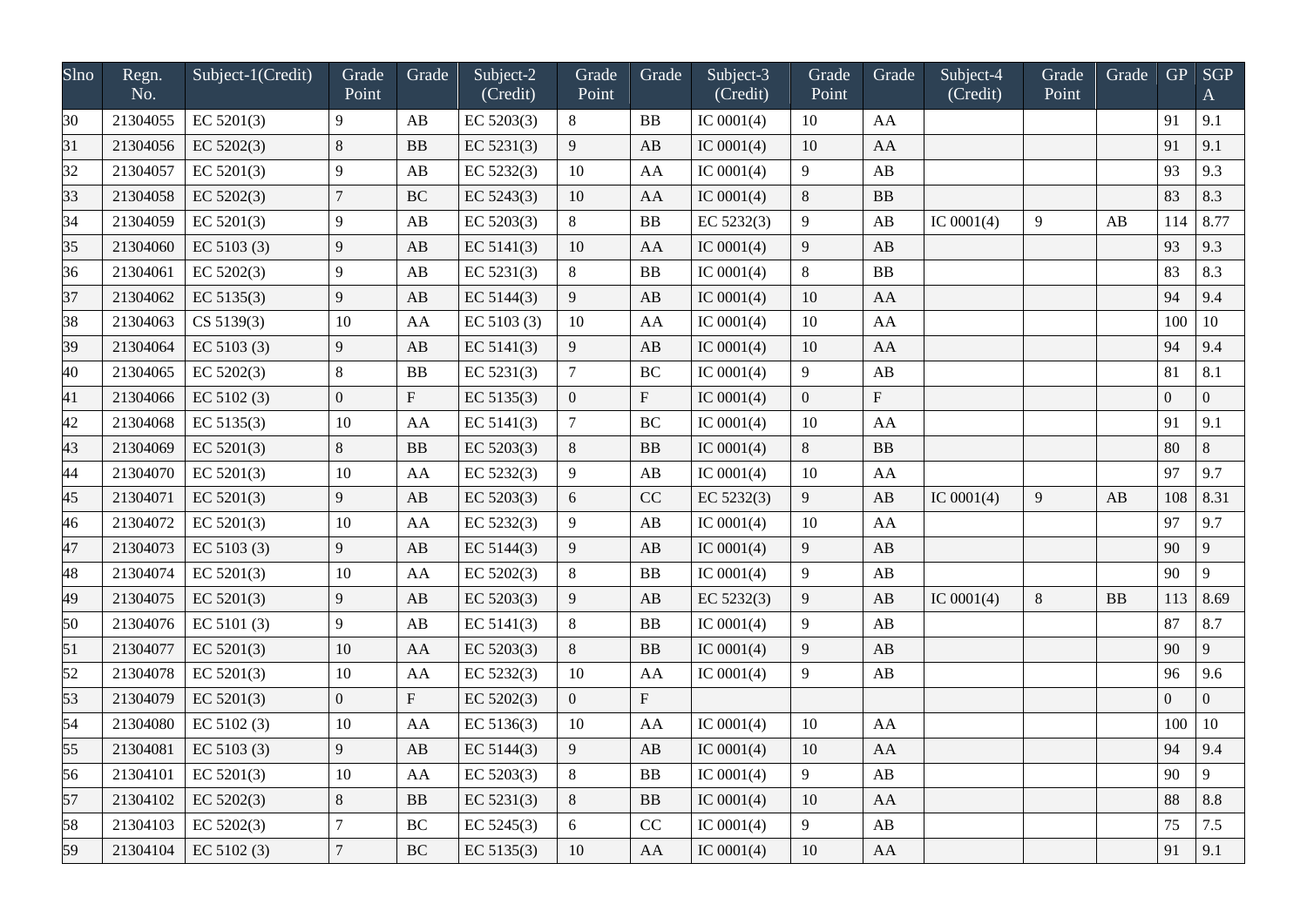| Slno | Regn.<br>No. | Subject-1(Credit) | Grade<br>Point | Grade     | Subject-2<br>(Credit) | Grade<br>Point | Grade     | Subject-3<br>(Credit) | Grade<br>Point | Grade       | Subject-4<br>(Credit) | Grade<br>Point | Grade | GP             | <b>SGP</b><br>$\mathbf{A}$ |
|------|--------------|-------------------|----------------|-----------|-----------------------|----------------|-----------|-----------------------|----------------|-------------|-----------------------|----------------|-------|----------------|----------------------------|
| 60   | 21304105     | EC 5202(3)        |                | <b>BB</b> | EC $5243(3)$          | <b>10</b>      | AA        | IC $0001(4)$          | 10             | AA          |                       |                |       | 94             | 9.4                        |
| 61   | 21304106     | EC 5201(3)        |                | AB        | EC $5202(3)$          | 10             | AA        | EC $5231(3)$          | 9              | AB          | IC $0001(4)$          | 10             | AA    | 124            | 9.54                       |
| 62   | 21304107     | EC $5201(3)$      |                | BC        | EC 5232(3)            | 9              | AB        | IC $0001(4)$          | 10             | AA          |                       |                |       | 88             | 8.8                        |
| 63   | 21304108     | EC 5201(3)        |                | AB        | EC 5232(3)            | 9              | AB        | IC $0001(4)$          | 9              | AB          |                       |                |       | 90             | $\overline{9}$             |
| 64   | 21304109     | CS 5137(3)        |                | AB        | EC $5141(3)$          | 9              | AB        | IC $0001(4)$          | 10             | AA          |                       |                |       | 94             | 9.4                        |
| 65   | 21304110     | EC 5144(3)        |                | <b>BC</b> | EC $5245(3)$          |                | <b>BC</b> | IC $0001(4)$          | 5              | CD          |                       |                |       | 62             | 6.2                        |
| 66   | 21304111     | EC 5202(3)        |                | AB        | EC $5231(3)$          | 8              | <b>BB</b> | IC $0001(4)$          | 8              | <b>BB</b>   |                       |                |       | 83             | 8.3                        |
| 67   | 21304112     | EC 5102(3)        |                | CC        | EC 5135(3)            | 8              | <b>BB</b> | IC $0001(4)$          | 10             | AA          |                       |                |       | 82             | 8.2                        |
| 68   | 21304114     | EC 5202(3)        |                | F         | EC $5245(3)$          | $\overline{0}$ | F         | IC $0001(4)$          | $\theta$       | $\mathbf F$ |                       |                |       | $\overline{0}$ | 0                          |
| 69   | 21304115     | EC 5202(3)        |                | AB        | EC 5231(3)            | 8              | <b>BB</b> | IC $0001(4)$          | 9              | AB          |                       |                |       | 87             | 8.7                        |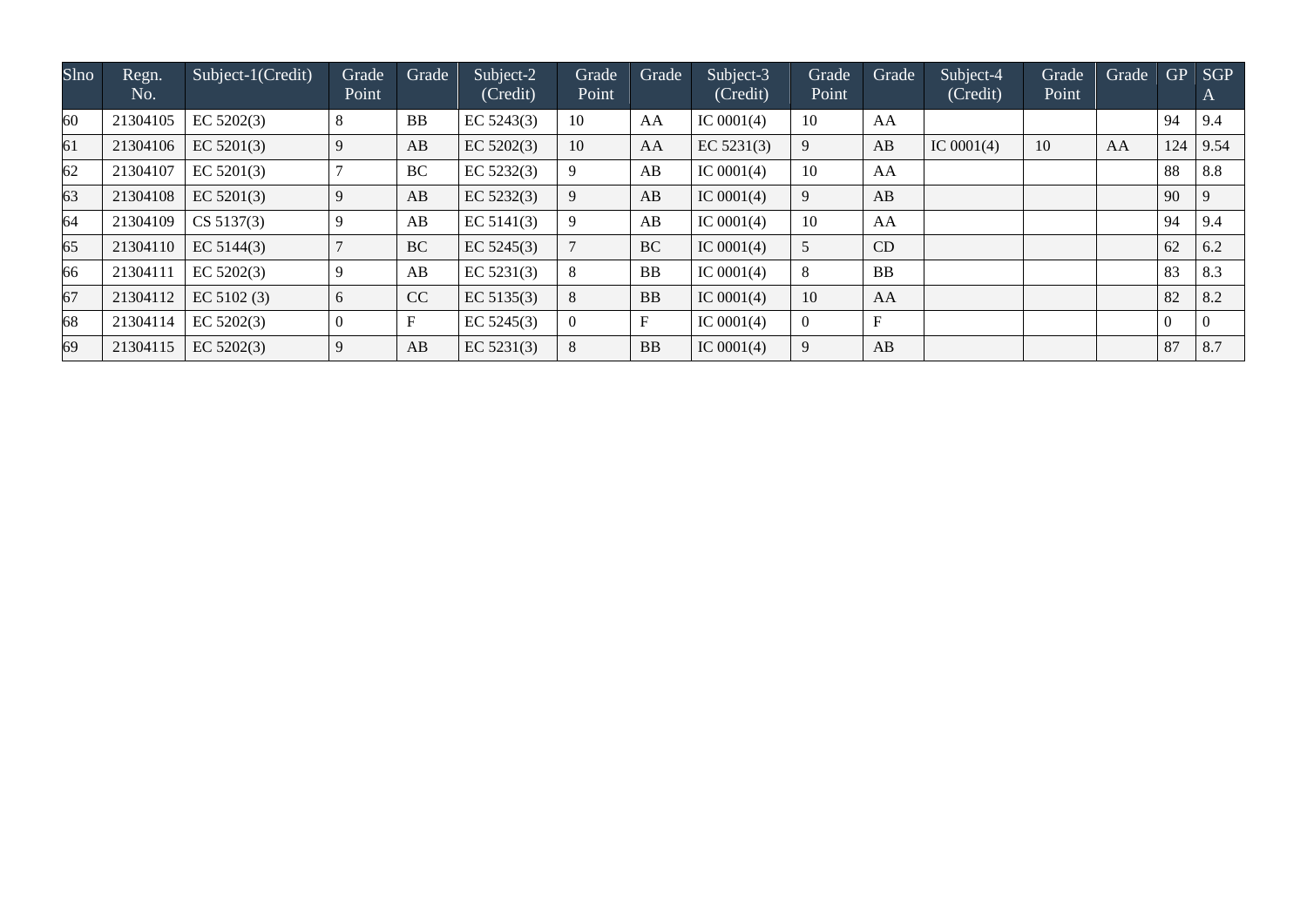Academic Year: 2021-22 Semester: -1 PhD-EI

| Slno | Regn.    | Subject-     | Grade            | Grade     | Subject-2    | Grade          | Grade     | Subject-3     | Grade    | Grade                     | Subject-4    | Grade    | Grade     | <b>GP</b> | <b>SGP</b> |
|------|----------|--------------|------------------|-----------|--------------|----------------|-----------|---------------|----------|---------------------------|--------------|----------|-----------|-----------|------------|
|      | No.      | 1(Credit)    | Point            |           | (Credit)     | Point          |           | (Credit)      | Point    |                           | (Credit)     | Point    |           |           | A          |
|      | 21305025 | EE 5101(3)   | 6                | CC        | EE 5131(3)   | 10             | AA        | IC $0001(4)$  | 9        | AB                        |              |          |           | 84        | 8.4        |
|      | 21305026 | CS 5137(3)   | 10               | AA        | CS 5139(3)   | 9              | AB        | EC 5101 $(3)$ | 9        | AB                        | IC $0001(4)$ | 10       | AA        | 124       | 9.54       |
|      | 21305027 | CS 5137(3)   | 10               | AA        | EC 5101(3)   | 10             | AA        | EC 5102 (3)   | 10       | AA                        | IC $0001(4)$ | 10       | AA        | 130       | 10         |
|      | 21305028 | EE 5101(3)   | $\tau$           | <b>BC</b> | EE 5132(3)   | 9              | AB        | IC $0001(4)$  | 10       | AA                        |              |          |           | 88        | 8.8        |
|      | 21305029 | EE 5131(3)   | 10               | AA        | EI 5103(3)   | 10             | AA        | IC $0001(4)$  | 9        | AB                        |              |          |           | 96        | 9.6        |
|      | 21305030 | EE 5131(3)   | 10               | AA        | EE 5132(3)   | 9              | AB        | IC $0001(4)$  | 9        | AB                        |              |          |           | 93        | 9.3        |
|      | 21305031 | CS 5137(3)   | 10               | AA        | EI $5102(3)$ | 9              | AB        | IC $0001(4)$  | 9        | AB                        |              |          |           | 93        | 9.3        |
|      | 21305032 | CS 5137(3)   | 9                | AB        | EC 5101(3)   | 10             | AA        | EC 5102 $(3)$ | 10       | AA                        | IC $0001(4)$ | 9        | AB        | 123       | 9.46       |
|      | 21305033 | EI $5101(3)$ | 10               | AA        | EI $5102(3)$ | 9              | AB        | IC $0001(4)$  | 8        | <b>BB</b>                 |              |          |           | 89        | 8.9        |
| 10   | 21305034 | EE 5101(3)   | $\boldsymbol{0}$ | $F_{\rm}$ | EE 5102(3)   | $\overline{0}$ | $F_{\rm}$ | EI $5103(3)$  | $\theta$ | $\boldsymbol{\mathrm{F}}$ | IC $0001(4)$ | $\Omega$ | $F_{\rm}$ |           | $\Omega$   |
|      | 21305035 | EE 5237(3)   | 10               | AA        | EI 5103(3)   | 9              | AB        | IC $0001(4)$  | 9        | AB                        |              |          |           | 93        | 9.3        |
| 12   | 21305036 | CS 5137(3)   | 9                | AB        | CS 5242(3)   | 10             | AA        | EI $5102(3)$  | 9        | AB                        | IC $0001(4)$ | 9        | AB        | 120       | 9.23       |
| 13   | 21305037 | IC $0001(4)$ | 10               | AA        |              |                |           |               |          |                           |              |          |           | 40        | 10         |
| 14   | 21306101 | CS 5137(3)   | 9                | AB        | CS 5139(3)   | 9              | AB        | IC $0001(4)$  | 10       | AA                        |              |          |           | 94        | 9.4        |
| 15   | 21306102 | CS 5137(3)   | 10               | AA        | EI $5102(3)$ | 10             | AA        | IC $0001(4)$  | 9        | AB                        |              |          |           | 96        | 9.6        |
| 16   | 21306103 | EC 5201(3)   | 8                | <b>BB</b> | IC $0001(4)$ | 9              | AB        | ME 5131(3)    | 10       | AA                        |              |          |           | 90        | 9          |
| 17   | 21306104 | EE 5132(3)   | 9                | AB        | EI $5101(3)$ | 10             | AA        | IC $0001(4)$  | 9        | AB                        |              |          |           | 93        | 9.3        |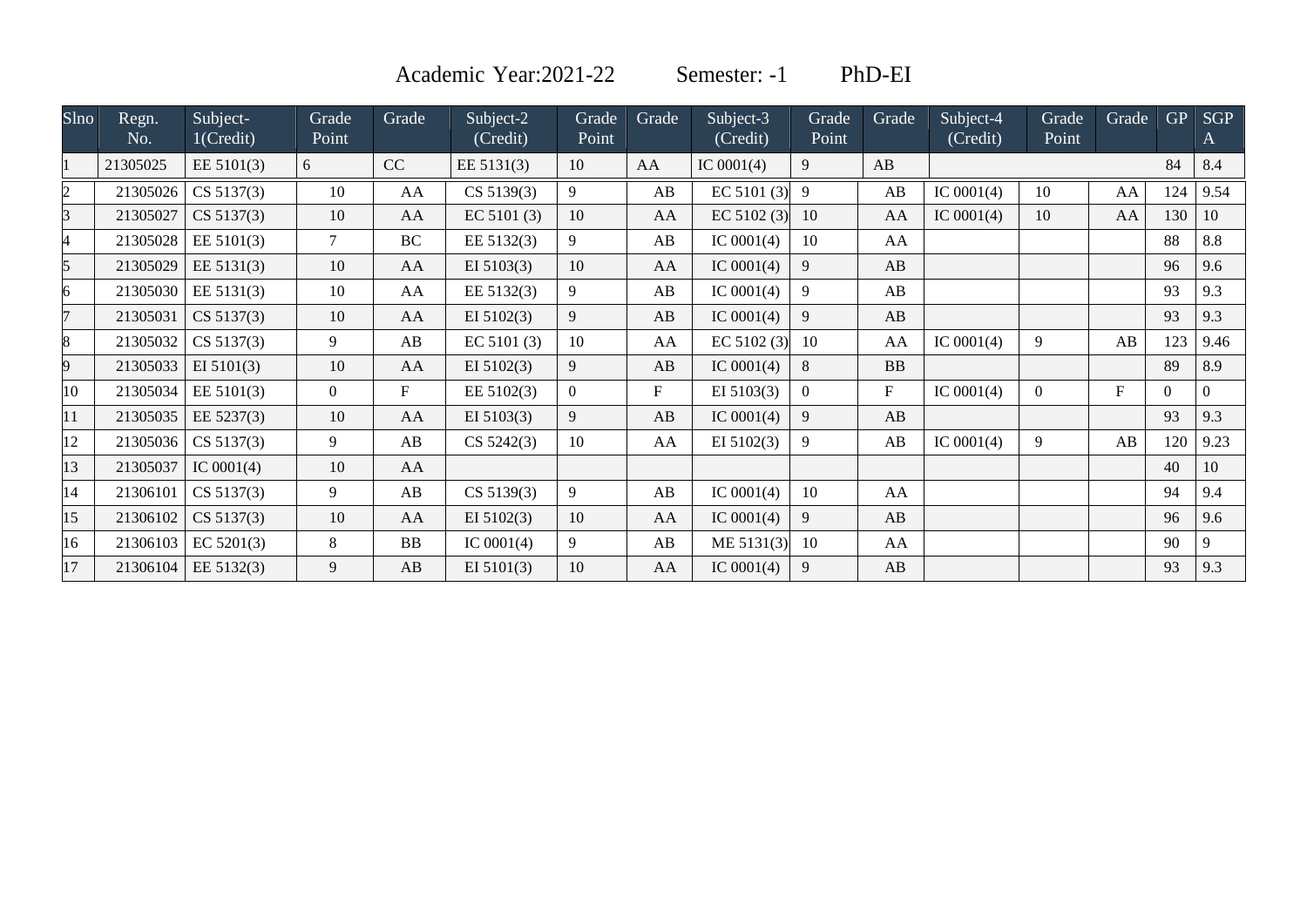Academic Year:2021-22 Semester: -1 PhD-MECH

| Slno            | Regn.<br>No. | Subject-<br>1(Credit) | Grade<br>Point | Grade     | Subject-2<br>(Credit) | Grad<br>e.<br>Point | Grade             | Subject-3<br>(Credit) | Grade<br>Point | Grade     | Subject-4<br>(Credit) | Grade<br>Point | Grade |    | GP SGPA |
|-----------------|--------------|-----------------------|----------------|-----------|-----------------------|---------------------|-------------------|-----------------------|----------------|-----------|-----------------------|----------------|-------|----|---------|
|                 | 21302102     | IC $0001(4)$          | 9              | AB        | ME 5301(3)            | 8                   | <b>BB</b>         | ME 5334(3)            | 10             | AA        |                       |                |       | 90 | 9       |
| $\overline{c}$  | 21302103     | IC $0001(4)$          | 10             | AA        | ME 5402(3)            | 9                   | AB                | ME 5404(3)            | 9              | AB        |                       |                |       | 94 | 9.4     |
| $\overline{3}$  | 21302104     | IC $0001(4)$          | 8              | <b>BB</b> | ME 5434(3)            | 10                  | $\mathbf{A}$<br>A | ME 5435(3)            | $8\,$          | <b>BB</b> |                       |                |       | 86 | 8.6     |
| 4               | 21302106     | IC $0001(4)$          | 10             | AA        | ME 5402(3)            | 9                   | AB                | ME 5404(3)            | 10             | AA        |                       |                |       | 97 | 9.7     |
| 5               | 21306025     | IC $0001(4)$          | 9              | AB        | ME 5435(3)            | 8                   | <b>BB</b>         |                       |                |           |                       |                |       | 60 | 8.57    |
| 6               | 21306026     | IC $0001(4)$          | 10             | AA        |                       |                     |                   |                       |                |           |                       |                |       | 40 | 10      |
| $\overline{7}$  | 21306027     | IC $0001(4)$          | 10             | AA        |                       |                     |                   |                       |                |           |                       |                |       | 40 | 10      |
| 8               | 21306028     | IC $0001(4)$          | 9              | AB        | ME 5102(3)            | $\,8\,$             | <b>BB</b>         | ME 5301(3)            | 8              | <b>BB</b> |                       |                |       | 84 | 8.4     |
| 9               | 21306029     | IC $0001(4)$          | 9              | AB        |                       |                     |                   |                       |                |           |                       |                |       | 36 | 9       |
| 10              | 21306031     | IC $0001(4)$          | 10             | AA        | ME 5435(3)            | $\,8\,$             | BB                |                       |                |           |                       |                |       | 64 | 9.14    |
| 11              | 21306032     | IC $0001(4)$          | 10             | AA        |                       |                     |                   |                       |                |           |                       |                |       | 40 | 10      |
| 12              | 21306033     | IC $0001(4)$          | 10             | AA        | ME 5435(3)            | $\,8\,$             | <b>BB</b>         | ME 5533(3)            | 10             | AA        |                       |                |       | 94 | 9.4     |
| 13              | 21306035     | IC $0001(4)$          | 10             | AA        | ME 5103(3)            | $\overline{9}$      | AB                | ME 5349(3)            | 10             | AA        |                       |                |       | 97 | 9.7     |
| 14              | 21306037     | IC $0001(4)$          | 10             | AA        | ME 5103(3)            | 8                   | <b>BB</b>         | ME 5349(3)            | 10             | AA        |                       |                |       | 94 | 9.4     |
| 15              | 21306038     | IC $0001(4)$          | 8              | BB        |                       |                     |                   |                       |                |           |                       |                |       | 32 | 8       |
| 16              | 21306039     | IC $0001(4)$          | 10             | AA        |                       |                     |                   |                       |                |           |                       |                |       | 40 | 10      |
| 17              | 21306040     | IC $0001(4)$          | 10             | AA        | ME 5232(3)            | $\overline{7}$      | <b>BC</b>         | ME 5249(3)            | $8\,$          | <b>BB</b> |                       |                |       | 85 | 8.5     |
| 18              | 21306041     | IC $0001(4)$          | 10             | AA        |                       |                     |                   |                       |                |           |                       |                |       | 40 | 10      |
| 19              | 21306043     | IC $0001(4)$          | 10             | AA        |                       |                     |                   |                       |                |           |                       |                |       | 40 | 10      |
| 20              | 21306045     | IC $0001(4)$          | $8\,$          | <b>BB</b> |                       |                     |                   |                       |                |           |                       |                |       | 32 | 8       |
| $\overline{21}$ | 21306047     | IC $0001(4)$          | 8              | <b>BB</b> | ME 5103(3)            | $8\,$               | <b>BB</b>         | ME 5349(3)            | 10             | AA        |                       |                |       | 86 | 8.6     |
| 22              | 21306048     | IC $0001(4)$          | 8              | <b>BB</b> | ME 5249(3)            | 8                   | <b>BB</b>         | ME 5303(3)            | 8              | BB        |                       |                |       | 80 | 8       |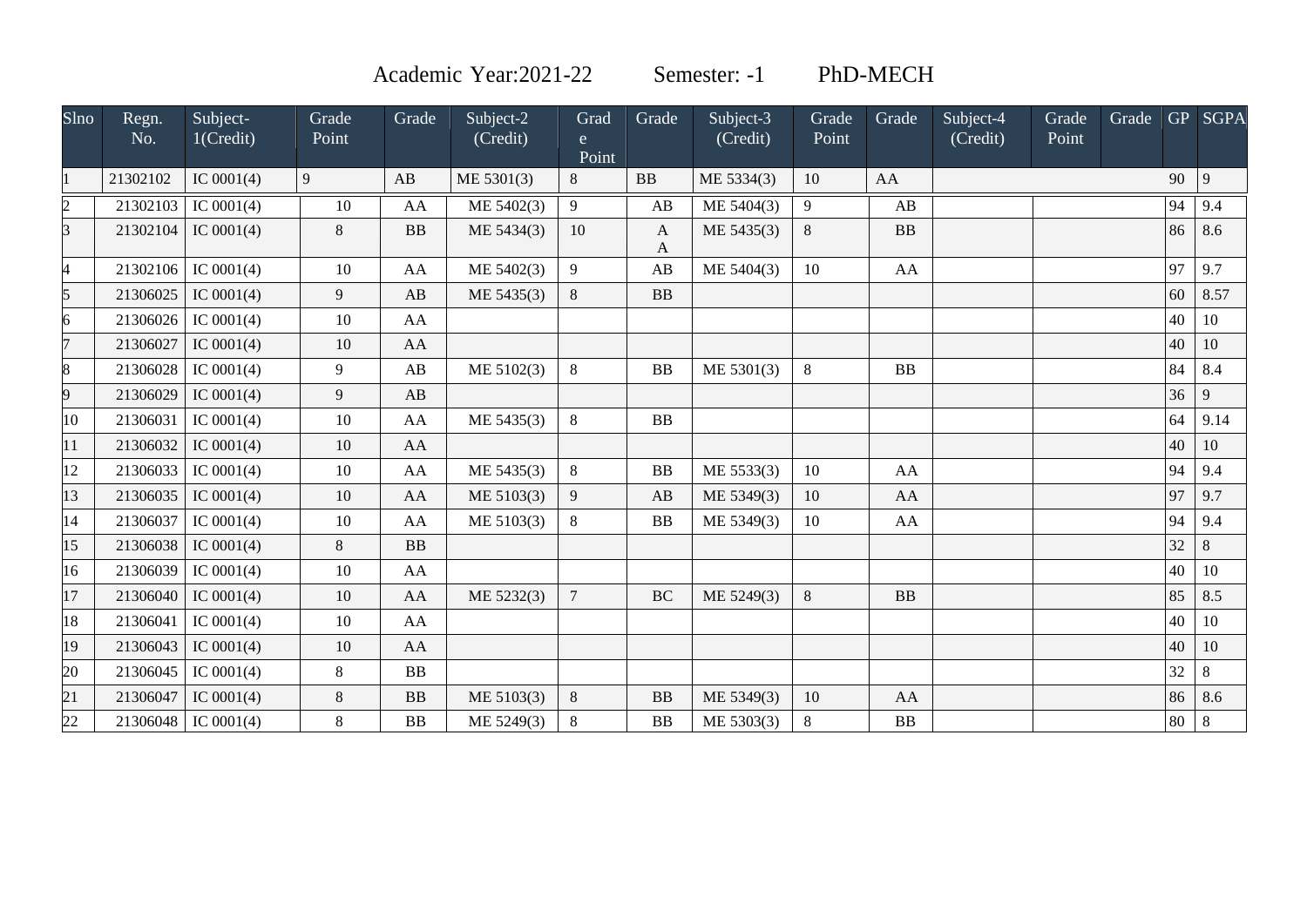Academic Year: 2021-22 Semester: -1 PhD-Chemistry

| Slno           | Regn.<br>No. | Subject-<br>1(Credit) | Grade<br>Point | Grade     | Subject-2<br>(Credit) | Grade<br>Point | Grade      | Subject-3<br>(Credit) | Grade<br>Point | Grade | Subject-4<br>(Credit) | Grade<br>Point | Grade | <b>GP</b> | <b>SGP</b><br>A |
|----------------|--------------|-----------------------|----------------|-----------|-----------------------|----------------|------------|-----------------------|----------------|-------|-----------------------|----------------|-------|-----------|-----------------|
| 11             | 21307025     | CH 703(3)             | 8              | BB        | CH 711(3)             | 9              | AB         | IC $0001(4)$          | 10             | AA    |                       |                |       | 91        | 9.1             |
| $\overline{c}$ | 21307026     | CH 703(3)             | 9              | AB        | CH 713(3)             | 10             | AA         | IC $0001(4)$          | 10             | AA    |                       |                |       | 97        | 9.7             |
| 3              | 21307027     | CH 703(3)             | 9              | AB        | CH 713(3)             | 10             | AA         | IC $0001(4)$          | 10             | AA    |                       |                |       | 97        | 9.7             |
| 4              | 21307028     | CH 703(3)             | 10             | AA        | CH 711(3)             | 10             | AA         | IC $0001(4)$          | 10             | AA    |                       |                |       | 100       | 10              |
| 5              | 21307029     | CH 703(3)             | 10             | AA        | CH 711(3)             | 10             | ${\rm AA}$ | IC $0001(4)$          | 10             | AA    |                       |                |       | 100       | 10              |
| 6              | 21307030     | CH 703(3)             | 9              | AB        | CH 713(3)             | 10             | AA         | IC $0001(4)$          | 10             | AA    |                       |                |       | 97        | 9.7             |
| 7              | 21307031     | CH 703(3)             | 10             | AA        | CH 713(3)             | 10             | AA         | IC $0001(4)$          | 10             | AA    |                       |                |       | 100       | 10              |
| 8              | 21307032     | CH 703(3)             | 10             | AA        | CH 711(3)             | 10             | AA         | IC $0001(4)$          | 10             | AA    |                       |                |       | 100       | 10              |
| 9              | 21307033     | CH 703(3)             | 9              | AB        | CH 711(3)             | 10             | AA         | IC $0001(4)$          | 10             | AA    |                       |                |       | 97        | 9.7             |
| 10             | 21307034     | CH 703(3)             | 10             | AA        | CH 713(3)             | 10             | AA         | IC $0001(4)$          | 10             | AA    |                       |                |       | 100       | 10              |
| 11             | 21307035     | CH 703(3)             | $\overline{7}$ | <b>BC</b> | CH 711(3)             | 9              | AB         | IC $0001(4)$          | 10             | AA    |                       |                |       | 88        | 8.8             |
| 12             | 21307036     | CH 703(3)             | 10             | AA        | CH 713(3)             | 10             | AA         | IC $0001(4)$          | 9              | AB    |                       |                |       | 96        | 9.6             |
| 13             | 21307037     | CH 703(3)             | 10             | AA        | CH 713(3)             | 10             | AA         | IC $0001(4)$          | 10             | AA    |                       |                |       | 100       | 10              |
| 14             | 21323102     | CH 703(3)             | 9              | AB        | CH 711(3)             | 10             | AA         | IC $0001(4)$          | 10             | AA    |                       |                |       | 97        | 9.7             |
| 15             | 21323103     | CH 703(3)             | 10             | AA        | CH 711(3)             | 10             | AA         | IC $0001(4)$          | 10             | AA    |                       |                |       | 100       | 10              |
| 16             | 21323104     | CH 701(3)             | 10             | AA        | CH 703(3)             | 9              | AB         | IC $0001(4)$          | 10             | AA    |                       |                |       | 97        | 9.7             |
| 17             | 21323105     | CH 703(3)             | 8              | BB        | CH 711(3)             | 9              | AB         | IC $0001(4)$          | 9              | AB    |                       |                |       | 87        | 8.7             |
| 18             | 21323106     | CH 703(3)             | 9              | AB        | CH 713(3)             | 10             | AA         | IC $0001(4)$          | 9              | AB    |                       |                |       | 93        | 9.3             |
| 19             | 21323107     | CH 703(3)             | 10             | AA        | CH 713(3)             | 10             | AA         | IC $0001(4)$          | 10             | AA    |                       |                |       | 100       | 10              |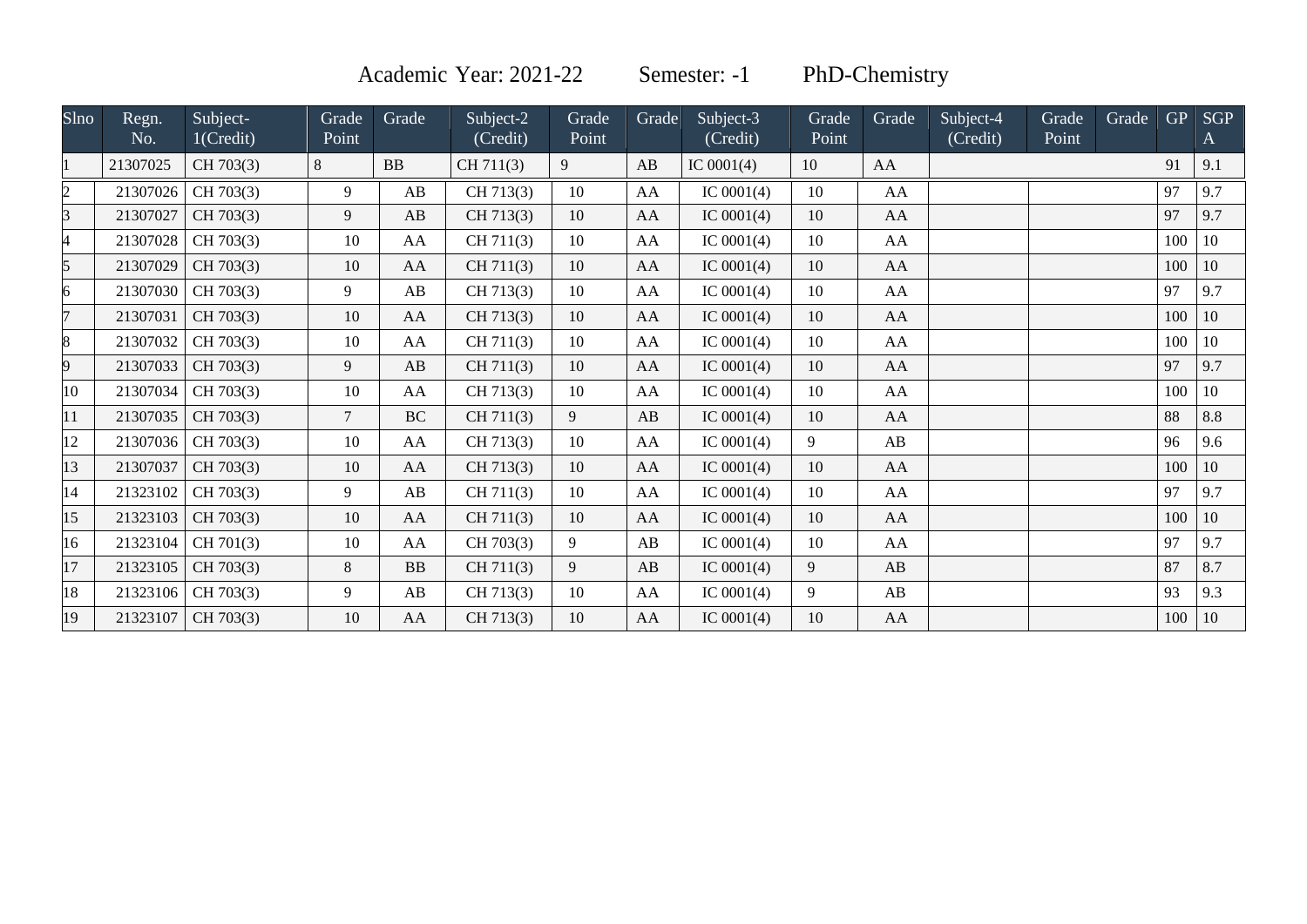Academic Year:2021-22 Semester: -1 PhD-Mathematics

| <b>SIno</b> | Regn.<br>No. | Subject-<br>1(Credit) | Grade<br>Point | Grade     | Subject-2<br>(Credit) | Grade<br>Point |    | Grade Subject-3<br>(Credit) | Grade<br>Point | Grade     | Subject-4<br>(Credit) | Grade<br>Point | Grade GP SGP |     |            |
|-------------|--------------|-----------------------|----------------|-----------|-----------------------|----------------|----|-----------------------------|----------------|-----------|-----------------------|----------------|--------------|-----|------------|
|             |              | $21308025$ IC 0001(4) | $\Omega$       | AB        | MA 5103(4)            | 9              | AB | MA6102(4)                   | 8              | <b>BB</b> |                       |                |              | 104 | 8.67       |
|             | 21308026     | IC $0001(4)$          | 10             | AA        | MA 5102(4)            | 10             | AA | MA6104(4)                   | 9              | AB        |                       |                |              |     | $116$ 9.67 |
|             |              | $21308028$ IC 0001(4) | 10             | AA        | MA6101(4)             | 9              | AB |                             |                |           |                       |                |              | 76  | 9.5        |
|             | 21308029     | IC $0001(4)$          |                | AB        | MS 5109(4)            | 10             | AA | MS6105(4)                   | 8              | <b>BB</b> |                       |                |              | 108 | $\Omega$   |
|             |              | $21308030$ EC 5141(3) | 8              | <b>BB</b> | IC $0001(4)$          | 10             | AA | MA 5103(4)                  | 10             | AA        |                       |                |              | 104 | 9.45       |
|             | 21308031     | IC $0001(4)$          |                | AB        | MA 5101(4)            | $\Omega$       | AB |                             |                |           |                       |                |              | 72  |            |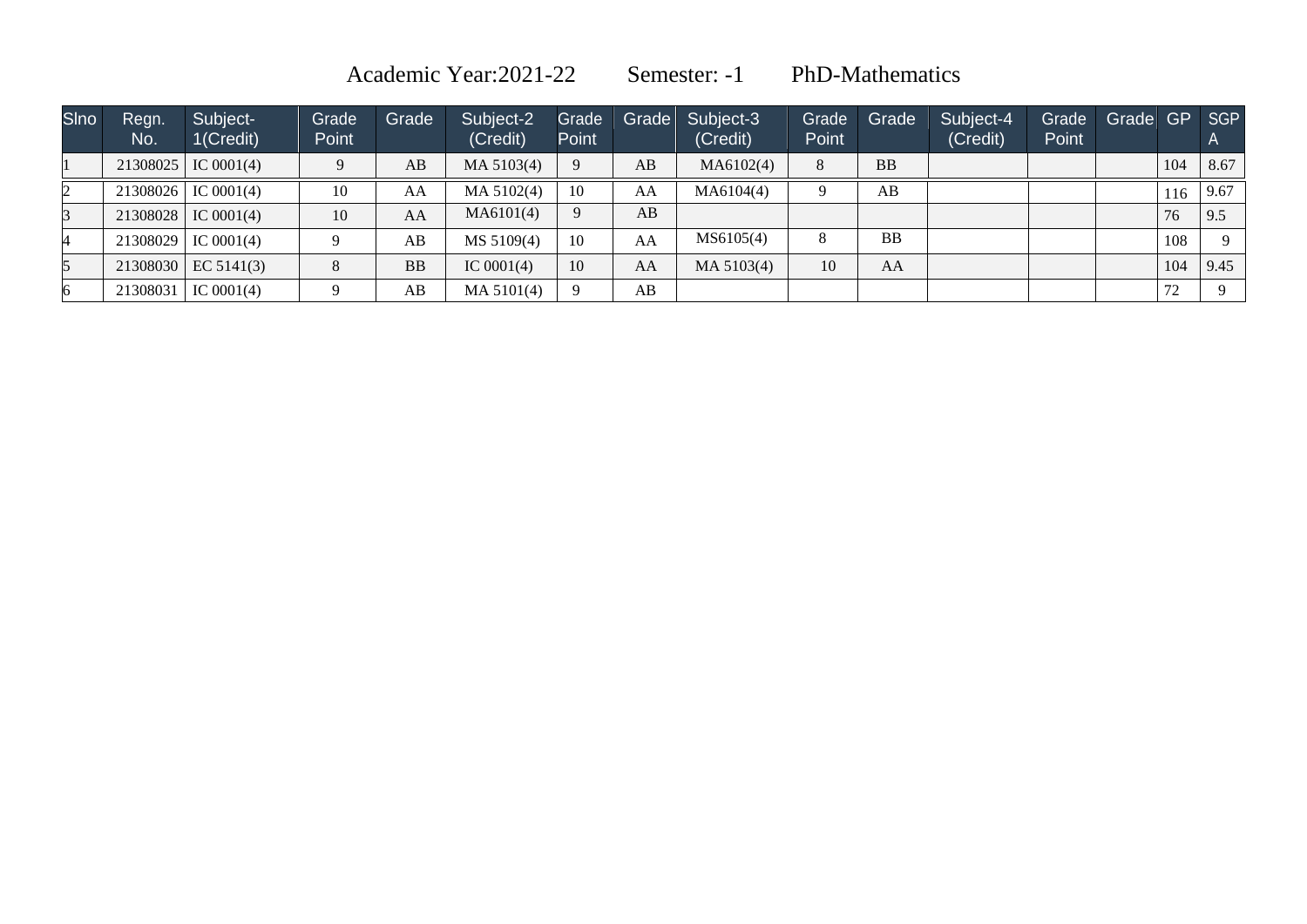Academic Year: 2021-22 Semester: -1 PhD-Physics

| $\overline{\mathsf{SI}}$<br><b>no</b> | Regn.<br>No. | Subject-<br>1(Credit) | Grade<br>Point | Grade | Subject-<br>ົ | Grade<br>Point | Grade | Subject-3<br>(Credit) | Grade<br>Point | Grade | Subject-4<br>(Credit) | Grade<br>Point | Grade | <b>GP</b> | <b>SGPA</b> |
|---------------------------------------|--------------|-----------------------|----------------|-------|---------------|----------------|-------|-----------------------|----------------|-------|-----------------------|----------------|-------|-----------|-------------|
|                                       |              |                       |                |       | (Credit)      |                |       |                       |                |       |                       |                |       |           |             |
|                                       | 21309025     | IC $0001(4)$          | 10             | AA    |               |                |       |                       |                |       |                       |                |       | 40        | 10          |
| 2                                     | 21309026     | IC $0001(4)$          | 9              | AB    |               |                |       |                       |                |       |                       |                |       | 36        | Q           |
| 3                                     | 21309027     | IC $0001(4)$          | 10             | AA    |               |                |       |                       |                |       |                       |                |       | 40        | 10          |
| $\overline{4}$                        | 21309028     | IC $0001(4)$          | 10             | AA    |               |                |       |                       |                |       |                       |                |       | 40        | 10          |
| 5                                     | 21309029     | IC $0001(4)$          | 10             | AA    |               |                |       |                       |                |       |                       |                |       | 40        | 10          |
| 6                                     | 21309030     | IC $0001(4)$          | 10             | AA    |               |                |       |                       |                |       |                       |                |       | 40        | 10          |
|                                       | 21324101     | IC $0001(4)$          | 10             | AA    | PH6113(3)     | 10             | AA    |                       |                |       |                       |                |       | 70        | 10          |
| 8                                     | 21324102     | IC $0001(4)$          | 10             | AA    |               |                |       |                       |                |       |                       |                |       | 40        | 10          |
| 9                                     | 21324103     | CH 703(3)             | 9              | AB    | IC $0001(4)$  | 10             | AA    | PH6113(3)             | 9              | AB    |                       |                |       | 94        | 9.4         |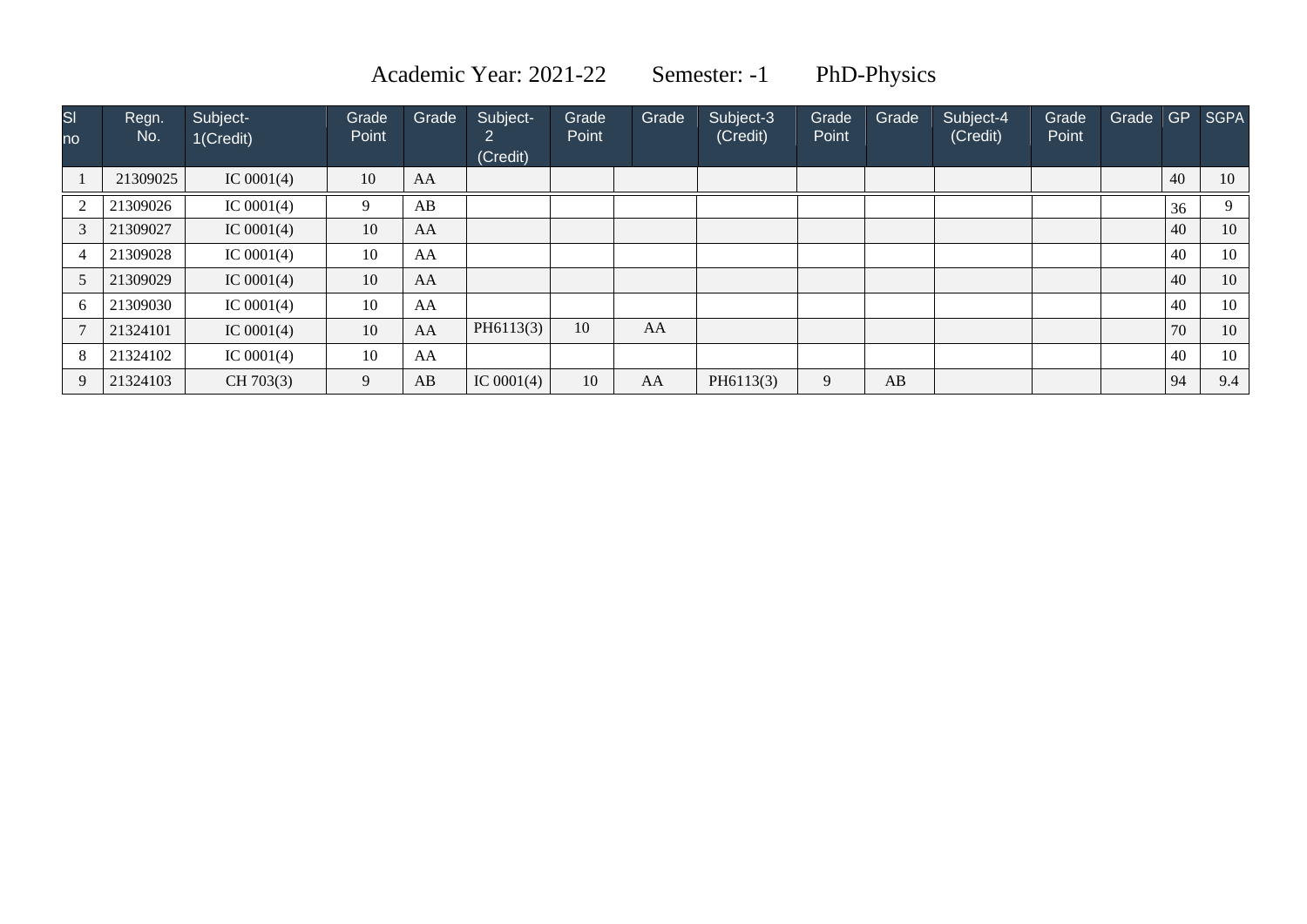Academic Year:2021-22 Semester: -1 PhD-Management Studies

| Slno | Regn.<br>No. | Subject-1(Credit) | Grade<br>Point | Grade     | Subject-2<br>(Credit) | Grade<br>Point | Grade | Subject-3<br>(Credit) | Grade<br>Point | <b>Grade</b> | Subject-4<br>(Credit) | Grade<br>Point | Grade     | <b>GP</b> | <b>SGP</b><br>$\boldsymbol{\mathsf{A}}$ |
|------|--------------|-------------------|----------------|-----------|-----------------------|----------------|-------|-----------------------|----------------|--------------|-----------------------|----------------|-----------|-----------|-----------------------------------------|
|      | 21310025     | IC $0001(4)$      | 10             | AA        | MS 700(3)             | 10             | AA    | MS 706(3)             | 10             | AA           | MS 707(3)             | 10             | AA        | 130       | -10                                     |
|      | 21310026     | IC $0001(4)$      |                | AB        | MS 700(3)             | 10             | AA    | MS 702(3)             | 10             | AA           | MS 703(3)             | 8              | <b>BB</b> | 120       | 9.23                                    |
| R.   | 21310027     | IC $0001(4)$      | 10             | AA        | MS 700(3)             | 10             | AA    | MS 704(3)             | 10             | AA           | MS 705(3)             | 10             | AA        | 130 10    |                                         |
|      | 21310029     | IC $0001(4)$      | 10             | AA        | MS 700(3)             | 10             | AA    | MS 706(3)             | 10             | AA           | MS 707(3)             | 10             | AA        | 130       | -10                                     |
| 5    | 21310030     | IC $0001(4)$      | 10             | AA        | MS 700(3)             | 10             | AA    | MS 706(3)             | 9              | AB           | MS 707(3)             | 10             | AA        | 127       | 9.77                                    |
| 6    | 21325101     | IC $0001(4)$      | 10             | AA        | MS 700(3)             | 9              | AB    | MS 702(3)             | 10             | AA           | MS 703(3)             | 8              | <b>BB</b> | 121       | 9.31                                    |
|      | 21325103     | IC $0001(4)$      | 9              | AB        | MS 700(3)             | 10             | AA    | MS 706(3)             | 10             | AA           | MS 707(3)             | 10             | AA        |           | 126 9.69                                |
| 8    | 21325104     | IC $0001(4)$      | 10             | AA        | MS 700(3)             | 10             | AA    | MS 706(3)             | 10             | AA           | MS 707(3)             | 9              | AB        | 127       | 9.77                                    |
|      | 21325105     | IC $0001(4)$      |                | <b>BC</b> | MS 700(3)             | 9              | AB    | MS 706(3)             | 9              | AB           | MS 707(3)             | 9              | AB        | 109       | 8.38                                    |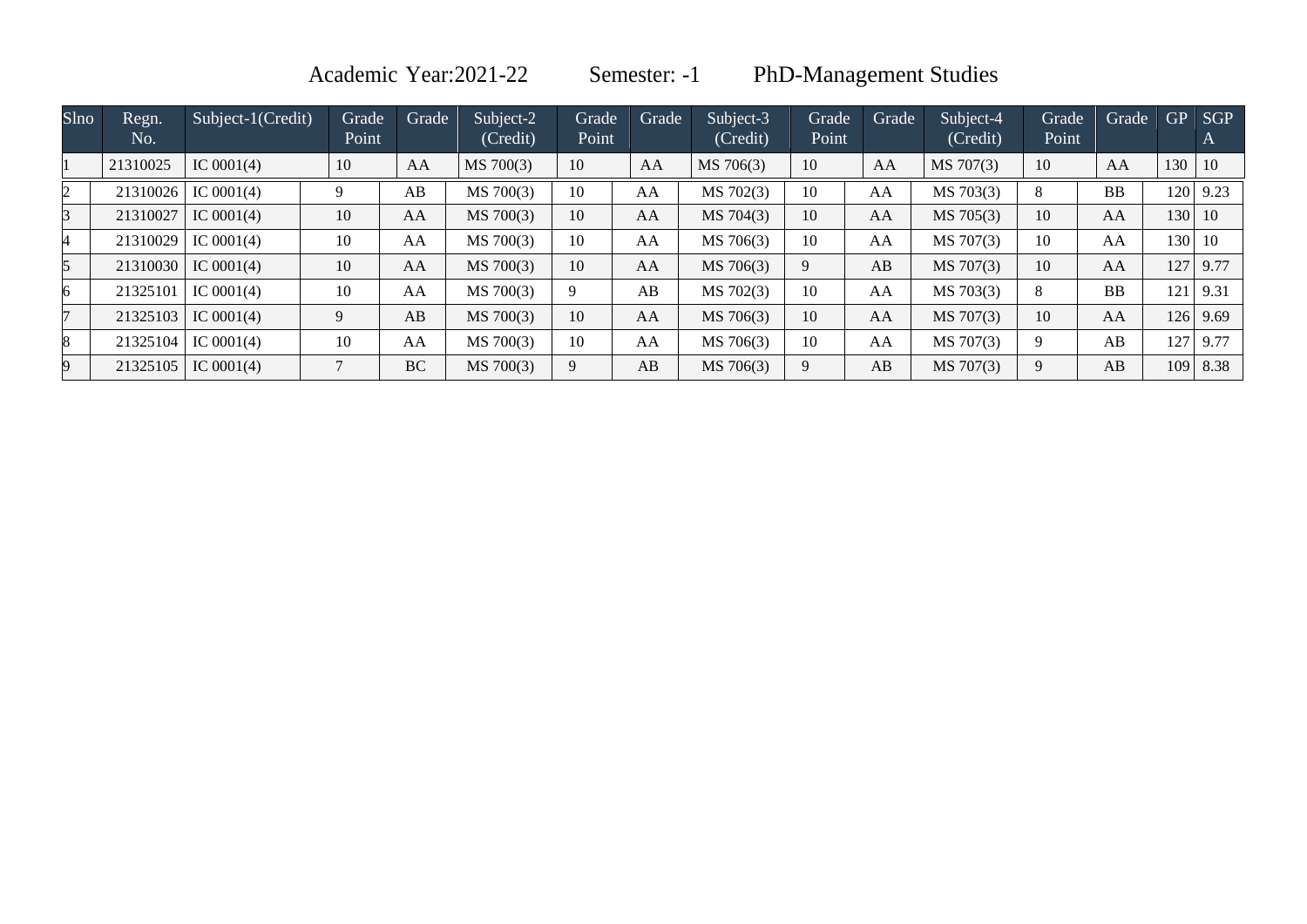## **PHD COURSE/SUBJECT DETAILS**

| <b>SL</b>      | <b>SUBJECT</b> | <b>CREDI</b>   | <b>NAME OF THE</b>                              |
|----------------|----------------|----------------|-------------------------------------------------|
| <b>NO</b>      | <b>CODE</b>    | Τ              | <b>SUBJECT</b>                                  |
|                |                |                |                                                 |
| $\mathbf{1}$   | <b>CE 5101</b> | 3              | <b>Advanced Soil Mechanics</b>                  |
| $\overline{2}$ | <b>CE 5102</b> | 4              | <b>Advanced Foundation Engineering</b>          |
| 3              | <b>CE 5103</b> | 3              | <b>Theoretical Geomechanics</b>                 |
| 4              | CE 5131        | 3              | <b>Ground Improvement Technique</b>             |
| 5              | CE 5141        | 3              | Geotechnical Earthquake Engineering             |
| 6              | <b>CE 5142</b> | 3              | Soil Foundation Interaction                     |
| $\overline{7}$ | <b>CE 5201</b> | $\overline{4}$ | Theory of Vibration                             |
| 8              | <b>CE 5242</b> | 3              | <b>Numerical Methods for Dynamical Systems</b>  |
| 9              | <b>CE 5301</b> | $\overline{4}$ | <b>Structural Dynamics</b>                      |
| 10             | CE 5331        | 3              | Theory of Stability of Structures               |
| 11             | <b>CE 5332</b> | 3              | Numerical Methods in Structural Engineering     |
| 12             | <b>CE 5342</b> | 3              | <b>Construction Management</b>                  |
| 13             | CE 5344        | 3              | <b>Advanced Concrete Technology</b>             |
| 14             | <b>CE 5402</b> | 3              | <b>Pavement Materials</b>                       |
| 15             | CE 5431        | 3              | <b>Hill Roads</b>                               |
| 16             | CE 5441        | 3              | Design and Construction of Rural Roads          |
| 17             | CE5504         | 4              | <b>Computational Methods in WRE</b>             |
| 18             | <b>CE 5533</b> | 3              | <b>Flood Control and Drainage Engineering</b>   |
| 19             | CS 5101        | 3              | <b>Foundation of Computing Science</b>          |
| 20             | CS 5102        | 3              | Advance Algorithms & Data Structure             |
| 21             | CS 5135        | 3              | <b>Wireless Network</b>                         |
| 22             | CS 5137        | 3              | <b>Machine Learning</b>                         |
| 23             | CS 5138        | 3              | <b>Information Theory and Coding</b>            |
| 24             | CS 5139        | 3              | Digital Image Processing & its Applications     |
| 25             | CS 5140        | 3              | <b>Natural Language Processing</b>              |
| 26             | CS 5201        | 3              | <b>Applied Mathematics for Computer Science</b> |
| 27             | <b>CS 5202</b> | 3              | Artificial Intelligence                         |
| 28             | CS 5203        | 3              | <b>Foundation of Machine Learning</b>           |
| 29             | CS 5242        | 3              | <b>Optimization Techniques</b>                  |
| 30             | CS 5244        | 3              | <b>Big Data Analysis</b>                        |
| 31             | EE 5101        | 3              | <b>Linear Control Theory</b>                    |
| 32             | EE 5102        | 3              | <b>Industrial Automation</b>                    |
| 33             | EE 5103        | 3              | Digital Image Processing and Applications       |
| 34             | EE 5131        | 3              | <b>Modelling of Dynamical Systems</b>           |
| 35             | EE 5132        | 3              | <b>Digital Control Systems</b>                  |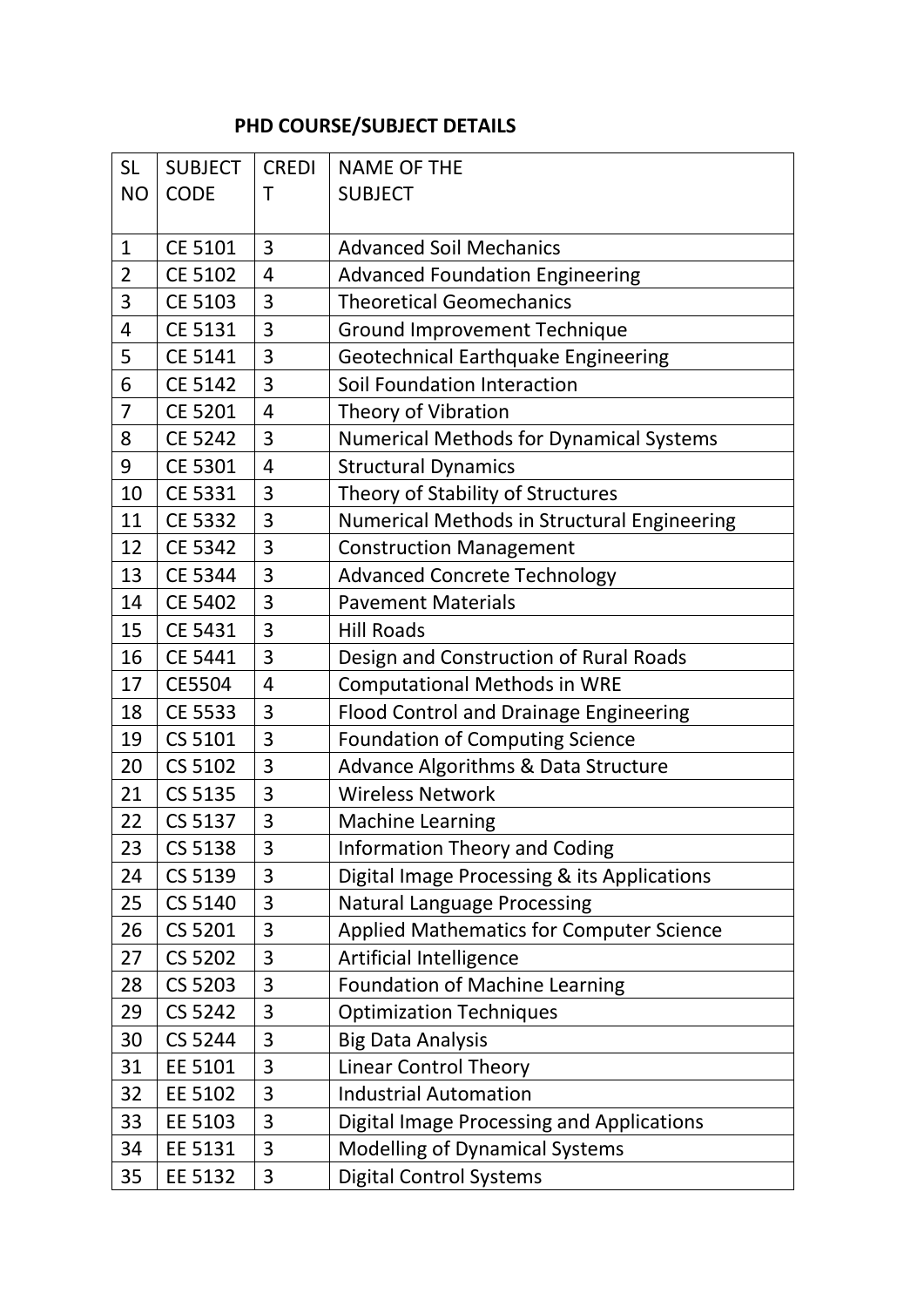| 36 | EE 5142        | 3 | <b>Nonlinear Dynamics and Chaos</b>               |
|----|----------------|---|---------------------------------------------------|
| 37 | EE 5201        | 3 | <b>Power System Analysis</b>                      |
| 38 | EE 5202        | 3 | Non-conventional Energy Source and Energy         |
|    |                |   | Converter                                         |
| 39 | EE 5232        | 3 | <b>HVDC and FACTS devices</b>                     |
| 40 | EE 5233        | 3 | <b>Power Quality</b>                              |
| 41 | EE 5237        | 3 | <b>Smart Grid</b>                                 |
| 42 | EE 5240        | 3 | Soft Computing Techniques and Applications        |
| 43 | EC 5101        | 3 | <b>Linear Algebra and Random Processes</b>        |
| 44 | EC 5102        | 3 | <b>Communication System Theory</b>                |
| 45 | EC 5103        | 3 | Signal Processing Algorithms and Architectures    |
| 46 | EC 5135        | 3 | <b>Information Theory and Coding</b>              |
| 47 | EC 5136        | 3 | <b>Detection and Estimation Theory</b>            |
| 48 | EC 5141        | 3 | <b>Image Processing</b>                           |
| 49 | <b>EC 5144</b> | 3 | <b>Smart Antennas</b>                             |
| 50 | EC 5201        | 3 | <b>Semiconductor Device Physics</b>               |
| 51 | EC 5202        | 3 | Digital VLSI Design                               |
| 52 | EC 5203        | 3 | <b>Device Modelling</b>                           |
| 53 | EC 5231        | 3 | Design and Synthesis using Verilog HDL            |
| 54 | EC 5232        | 3 | Nanoelectronics                                   |
| 55 | EC 5243        | 3 | <b>RF Design</b>                                  |
| 56 | EC 5245        | 3 | <b>MEMS Analysis</b>                              |
| 57 | EI 5101        | 3 | <b>Advanced Sensing Technology</b>                |
| 58 | EI 5102        | 3 | <b>Advanced Signal Processing</b>                 |
| 59 | EI 5103        | 3 | <b>Modern Control Systems</b>                     |
| 60 | ME 5102        | 3 | <b>Geometric Modelling for CAD</b>                |
| 61 | ME 5103        | 3 | <b>Product Design and Development</b>             |
| 62 | ME 5131        | 3 | <b>Optimization Technique</b>                     |
| 63 | ME 5232        | 3 | <b>Advanced Mechatronics</b>                      |
| 64 | ME 5249        | 3 | Principles of Tribology                           |
| 65 | ME 5301        | 3 | <b>Advanced Material Science</b>                  |
| 66 | ME 5303        | 3 | <b>Composite Materials</b>                        |
| 67 | ME 5334        | 3 | Physical and Chemical Characterization of         |
|    |                |   | <b>Materials</b>                                  |
| 68 | ME 5349        | 3 | <b>Material Selection and Safety</b>              |
| 69 | ME 5402        | 3 | <b>Advanced Engineering Fluid Mechanics</b>       |
| 70 | ME 5404        | 3 | <b>Mathematical Models in Thermal Engineering</b> |
| 71 | ME 5434        | 3 | <b>Advanced Internal Combustion Engineering</b>   |
| 72 | ME 5435        | 3 | <b>Alternative Energy Source</b>                  |